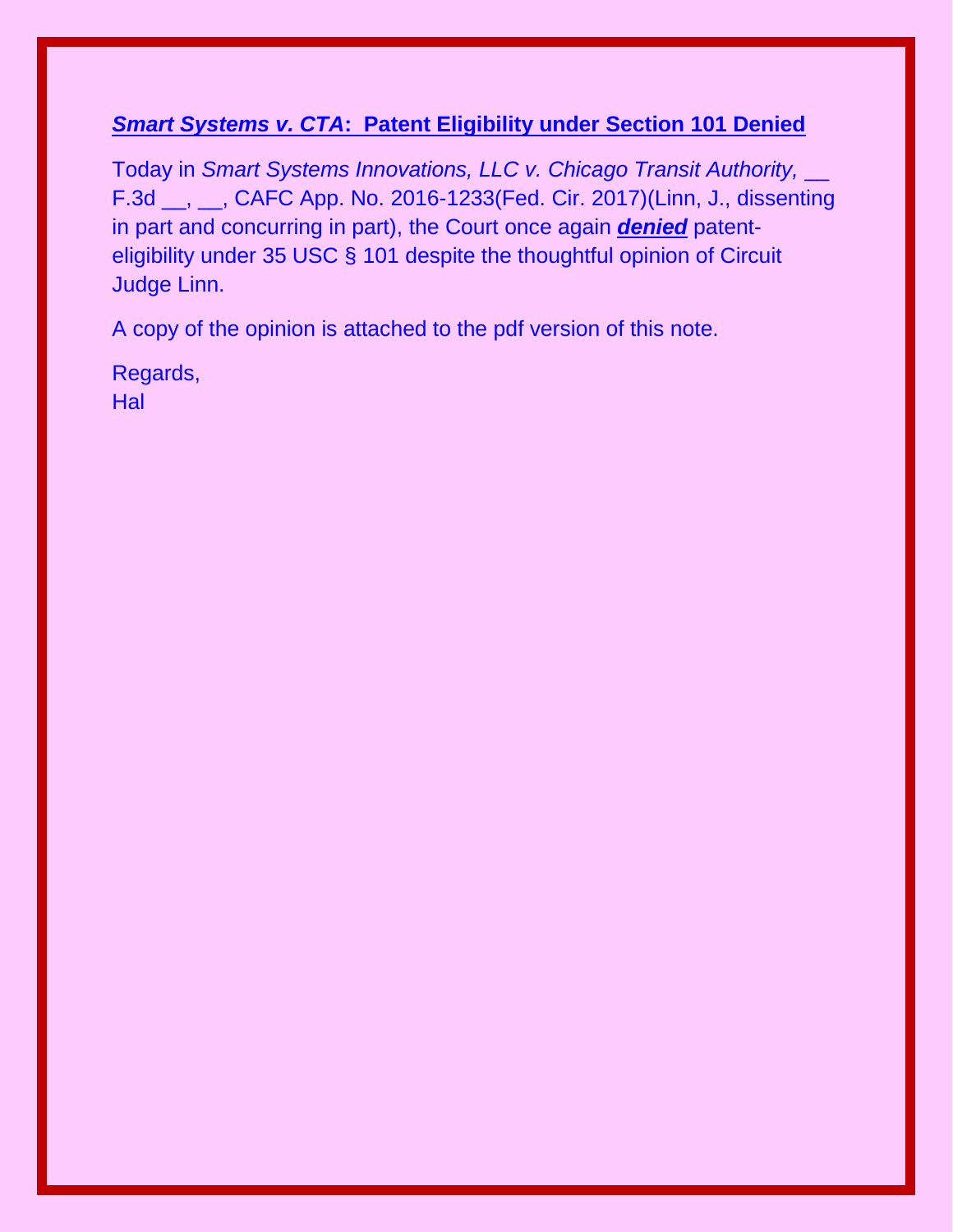# United States Court of Appeals for the Federal Circuit

**SMART SYSTEMS INNOVATIONS, LLC,** *Plaintiff-Appellant*

**\_\_\_\_\_\_\_\_\_\_\_\_\_\_\_\_\_\_\_\_\_\_** 

**v.**

## **CHICAGO TRANSIT AUTHORITY, CUBIC CORPORATION, CUBIC TRANSPORTATION SYSTEMS, INC., CUBIC TRANSPORTATION SYSTEMS CHICAGO, INC.,** *Defendants-Appellees*

## 2016-1233 **\_\_\_\_\_\_\_\_\_\_\_\_\_\_\_\_\_\_\_\_\_\_**

**\_\_\_\_\_\_\_\_\_\_\_\_\_\_\_\_\_\_\_\_\_\_** 

Appeal from the United States District Court for the Northern District of Illinois in No. 1:14-cv-08053, Judge Edmond E. Chang.

**\_\_\_\_\_\_\_\_\_\_\_\_\_\_\_\_\_\_\_\_\_\_** 

Decided: October 18, 2017 **\_\_\_\_\_\_\_\_\_\_\_\_\_\_\_\_\_\_\_\_\_\_** 

MARC J. PERNICK, Mauriel Kapouytian Woods LLP, San Francisco, CA, argued for plaintiff-appellant. Also represented by SHERMAN KAHN, New York, NY; WILLIAM N. HEBERT, Calvo Fisher & Jacob LLP, San Francisco, CA.

KRISTOPHER L. REED, Kilpatrick Townsend & Stockton LLP, Denver, CO, argued for defendants-appellees. Also represented by DAVID E. SIPIORA, JEFFREY M. CONNOR.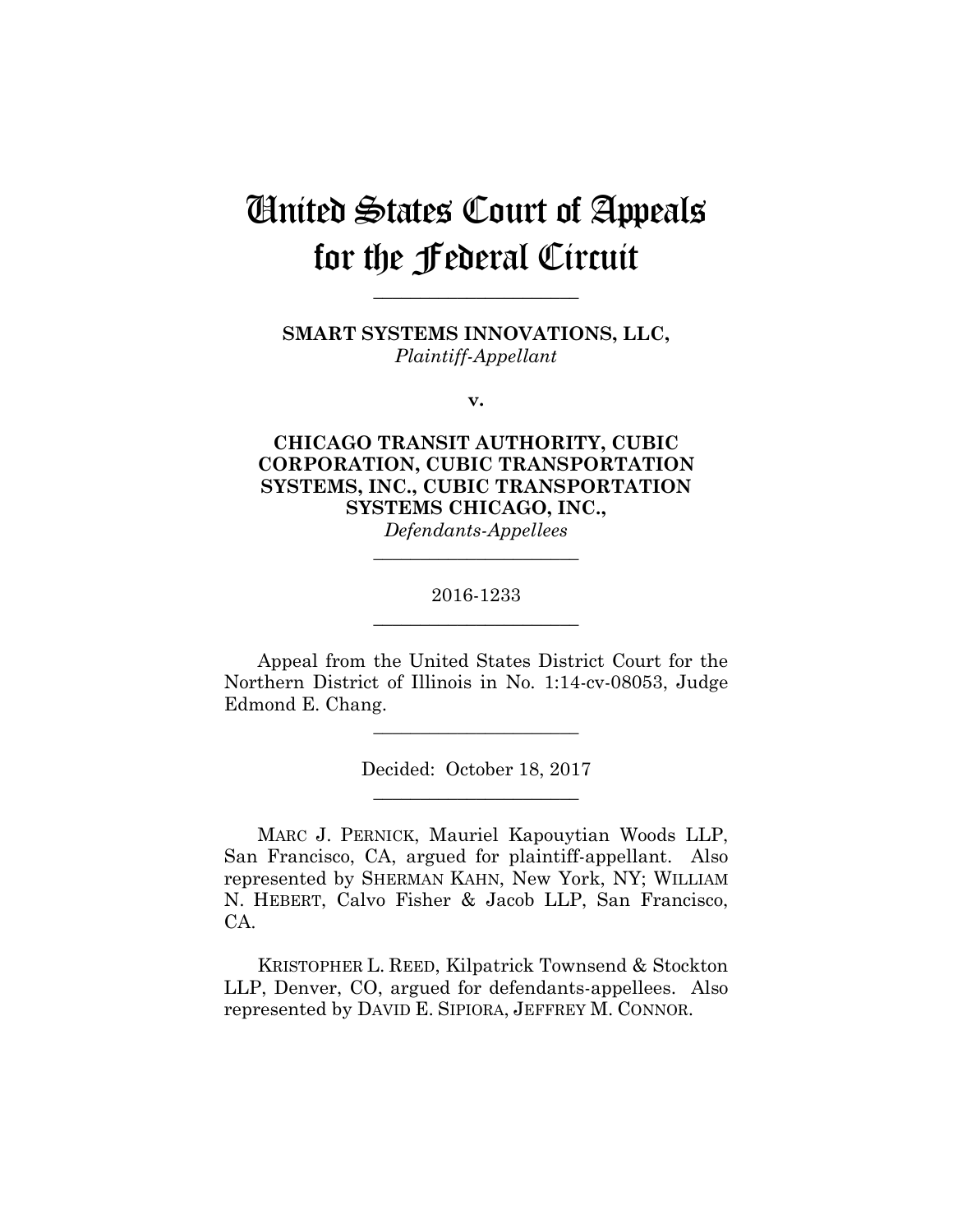Before REYNA, LINN, and WALLACH, *Circuit Judges.*

**\_\_\_\_\_\_\_\_\_\_\_\_\_\_\_\_\_\_\_\_\_\_** 

Opinion for the court filed by *Circuit Judge* WALLACH.

## Opinion dissenting in part and concurring in part filed by *Circuit Judge* LINN.

#### WALLACH, *Circuit Judge*.

1

Appellant Smart Systems Innovations, LLC ("SSI") sued Appellees Chicago Transit Authority et al. (collectively, "Appellees") in the U.S. District Court for the Northern District of Illinois ("District Court"), alleging infringement of U.S. Patent Nos. 7,566,003 ("the '003 patent"), 7,568,617 ("the '617 patent"), 8,505,816 ("the '816 patent"), and 8,662,390 ("the '390 patent") (collectively, "the Patents-in-Suit").1 Appellees responded by filing a motion for judgment on the pleadings, asserting that various claims of the Patents-in-Suit ("the Asserted Claims")<sup>2</sup> are patent ineligible under 35 U.S.C.  $\S$  101 (2012).3 The District Court granted Appellees' Motion, holding that the Asserted Claims are directed to an abstract idea and otherwise lack an inventive concept, such that they are patent ineligible under § 101.

<sup>&</sup>lt;sup>1</sup> The suit below involved another patent, U.S. Patent No. 5,828,044, that is not at issue here.

<sup>2</sup> The Asserted Claims include claims 1–4, 6–7, 9, 14–18, 22–26, 29–30, 34, 37–40, 44–47, 49, 51, 58–59, and 68 of the '003 patent; claims 1, 6, 10, 13–15, 21–22, 28–29, and 32–36 of the '617 patent; claims 1–2, 4–6, 8–13, 21, 24–26, 28, and 31–34 of the '816 patent; and claims 1, 4– 5, 7–10, 13–19, 22, 25, 27–28, and 31 of the '390 patent. J.A. 177 n.5.

<sup>3</sup> Congress did not amend § 101 when it passed the Leahy-Smith America Invents Act. *See generally* Pub. L. No. 112-29, 125 Stat. 284 (2011).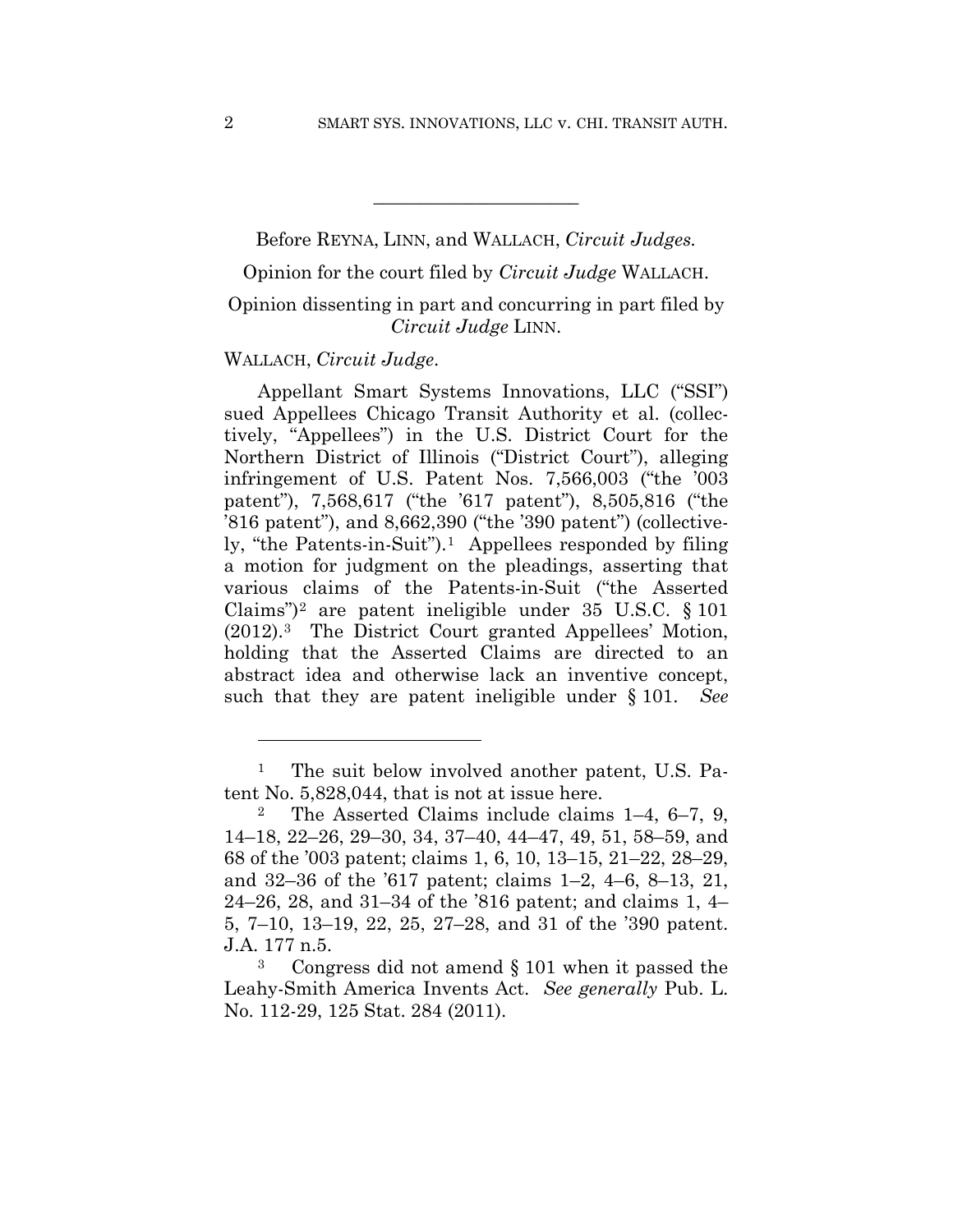*Smart Sys. Innovations, LLC v. Chi. Transit Auth.*, No. 1:14-cv-08053, 2015 WL 4184486, at \*7 (N.D. Ill. July 10, 2015). The District Court later entered final judgment as to the Asserted Claims pursuant to Federal Rule of Civil Procedure 54(b).4 J.A. 1−2.

SSI appeals. We have jurisdiction pursuant to 28 U.S.C. § 1295(a)(1) (2012). We affirm.

#### **DISCUSSION**

#### I. Standards of Review

We review a district court's judgment on the pleadings under the law of the regional circuit, here the Seventh Circuit. *See RecogniCorp, LLC v. Nintendo Co.*, 855 F.3d 1322, 1325−26 (Fed. Cir. 2017). The Seventh Circuit reviews de novo the entry of judgment on the pleadings. *See Barr v. Bd. of Trs. of W. Ill. Univ.*, 796 F.3d 837, 839 (7th Cir. 2015). In so doing, the Seventh Circuit "tak[es] the facts alleged in the complaint as true and draw[s] all reasonable inferences in favor of the plaintiff." *Matrix IV, Inc. v. Am. Nat'l Bank & Tr. Co.*, 649 F.3d 539, 547 (7th Cir. 2011) (citation omitted).

We review issues "unique to patent law," including patent eligibility under 35 U.S.C. § 101, consistent with our circuit's precedent. *Madey v. Duke Univ.*, 307 F.3d 1351, 1358 (Fed. Cir. 2002). A district court's determination of patent eligibility under § 101 is an issue of law that we review de novo. *See Intellectual Ventures I LLC v. Erie Indem. Co.*, 850 F.3d 1315, 1325 (Fed. Cir. 2017).

1

<sup>4</sup> Rule 54(b) states that "[w]hen an action presents more than one claim for relief . . . , the court may direct entry of a final judgment as to one or more, but fewer than all, claims . . . only if the court expressly determines that there is no just reason for delay."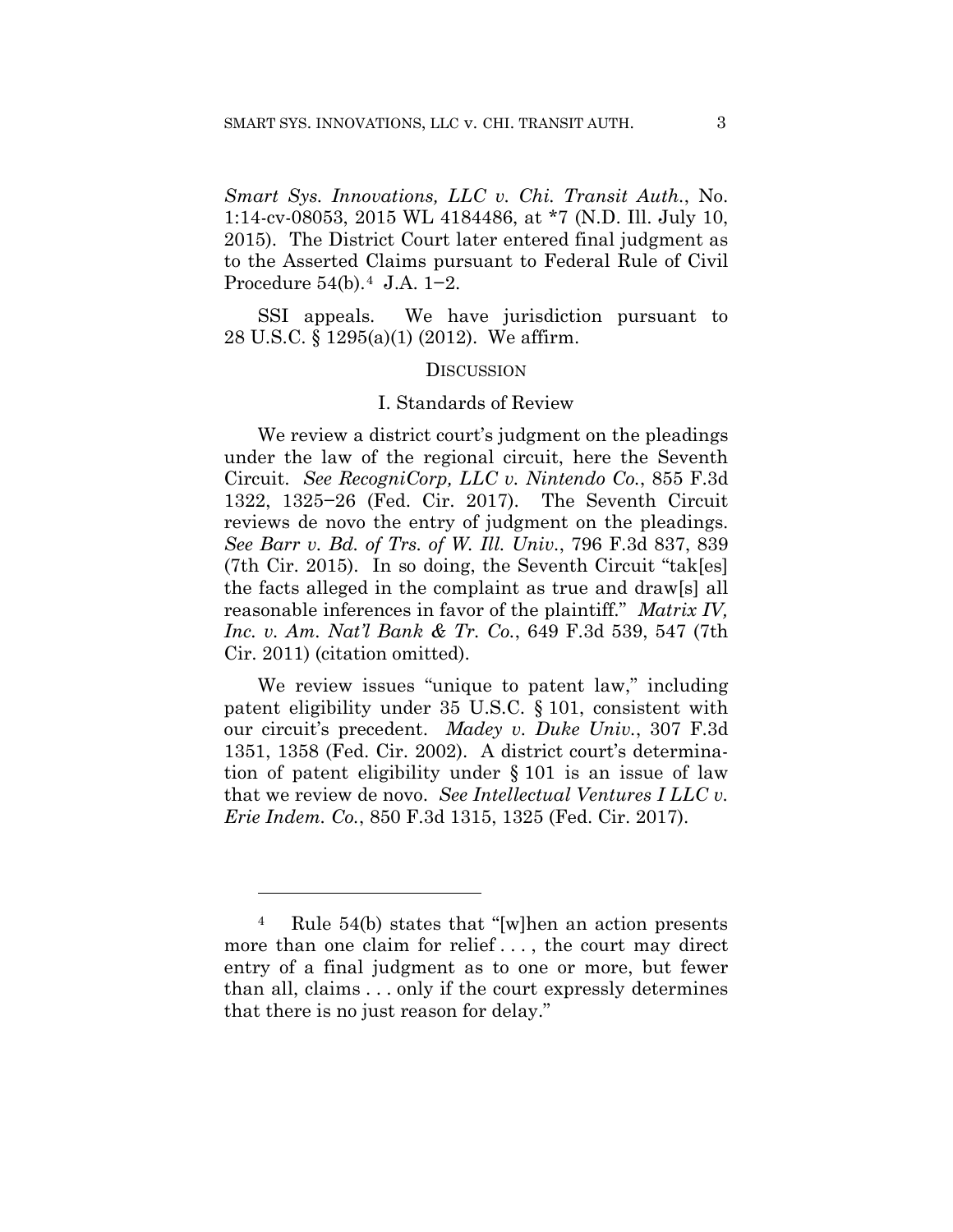## II. The Asserted Claims of the Patents-in-Suit Are Patent-Ineligible Under 35 U.S.C. § 101

"Whoever invents or discovers any new and useful process, machine, manufacture, or composition of matter, or any new and useful improvement thereof, may obtain a patent therefor, subject to the conditions and requirements of" Title 35 of the United States Code. 35 U.S.C. § 101. "The Supreme Court, however, has long interpreted § 101 and its statutory predecessors to contain an implicit exception: laws of nature, natural phenomena, and abstract ideas are not patentable." *Content Extraction & Transmission LLC v. Wells Fargo Bank, Nat'l Ass'n*, 776 F.3d 1343, 1346 (Fed. Cir. 2014) (internal quotation marks and citation omitted).

The Supreme Court's decision in *Alice Corp. Pty Ltd. v. CLS Bank International* provides the framework through which we assess patent eligibility under § 101. *See* 134 S. Ct. 2347, 2354–55 (2014). A patent

claim falls outside § 101 where (1) it is "directed to" a patent-ineligible concept, *i.e.*, a law of nature, natural phenomenon, or abstract idea, and  $(2)$ [] if so, the particular elements of the claim, considered "both individually and 'as an ordered combination,'" do not add enough to "'transform the nature of the claim' into a patent-eligible application."

*Elec. Power Grp., LLC v. Alstom S.A.*, 830 F.3d 1350, 1353 (Fed. Cir. 2016) (quoting *Alice*, 134 S. Ct. at 2355). It is against this framework that we analyze the Asserted Claims.5

1

<sup>&</sup>lt;sup>5</sup> The dissent states that we "engagle in a reductionist exercise" that "ignor[es] the limitations of the claims in question." Dissent at 1−2. We apply the test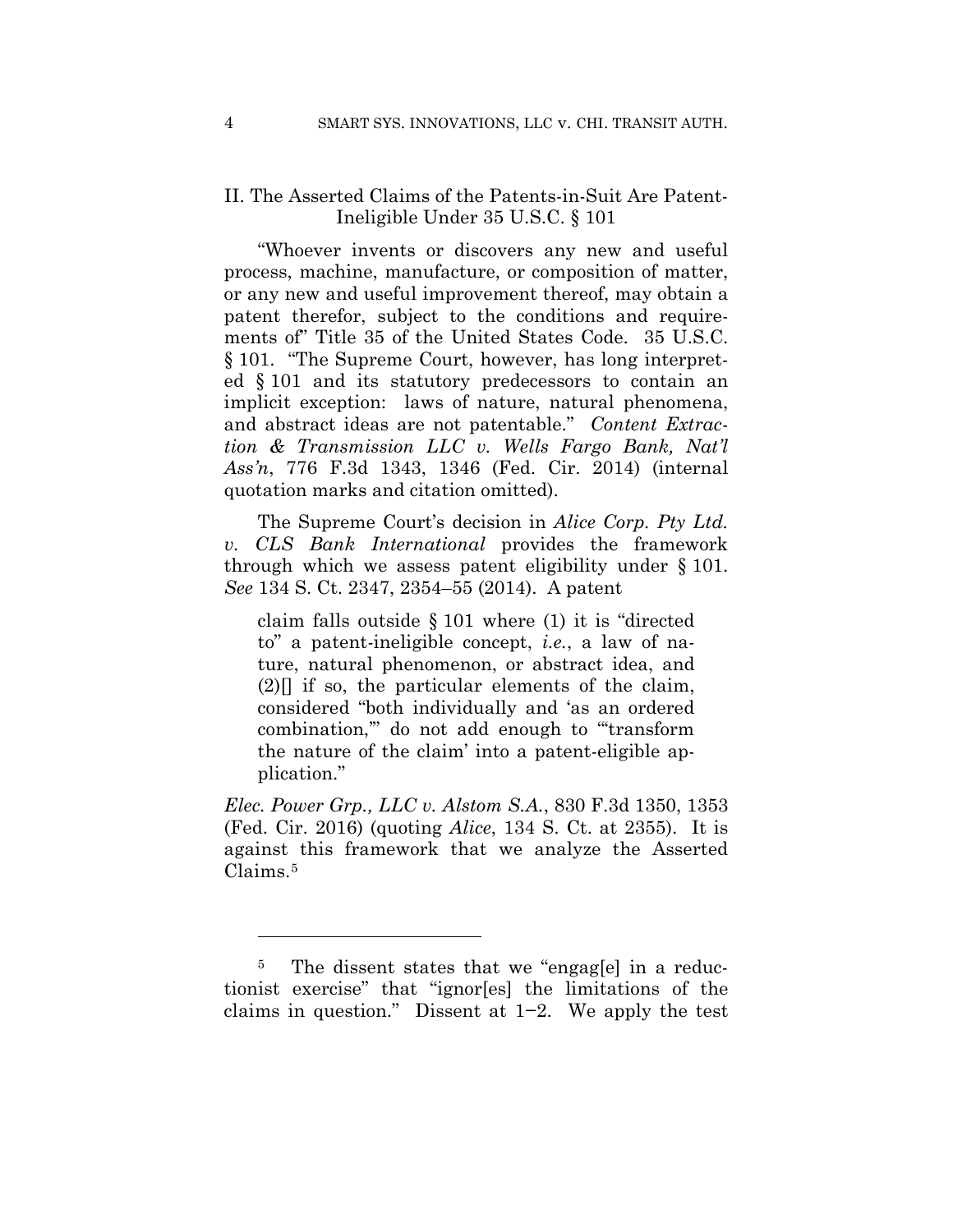### A. The Asserted Claims

The Patents-in-Suit "tackle" various "problems that had proven intractable to the [mass] transit sector." Appellant's Br. 17 (discussing the '003 and '617 patents); *see id.* at 24 (discussing similarly the '390 and '816 patents). SSI sought to overcome these problems with inventions designed to implement open-payment fare systems in mass transit networks in the United States. *See SSI*, 2015 WL 4184486, at \*1. "An open-payment fare system allows riders to conveniently and quickly access mass transit by using existing bankcards," such as debit and credit cards, thereby "eliminat[ing] the need for, and added operational cost of, dedicated fare-cards," paper tickets, and tokens. *Id*.; *see, e.g.*, '003 patent, Abstract*.*

Entitled "Learning Fare Collection System For Mass Transit," the '003 and '617 patents generally relate to "a system and method for regulating entry in a transit system using information from a bankcard, such as a credit card or debit card." '003 patent, Abstract; *see* '617 patent, Abstract (similar). Entitled "Public Transit System Fare Processor For Multi-Balance Funding," the '816 and '390 patents generally relate to "a system and method for processing transfer rides associated with at least one public transit network," which "preprocess transactions to consolidate or eliminate unnecessary transactions with a financial institution clearing and

 $\overline{a}$ 

established by the Supreme Court as articulated in *Alice*  because we are not permitted to do otherwise, even if we were to agree with some of the frustrations expressed by the dissent as to existing § 101 precedent. *See, e.g.*, Dissent at 2–7. That we may disagree with the dissent whether the Asserted Claims are patent-eligible does not mean we have ignored the content of those claims.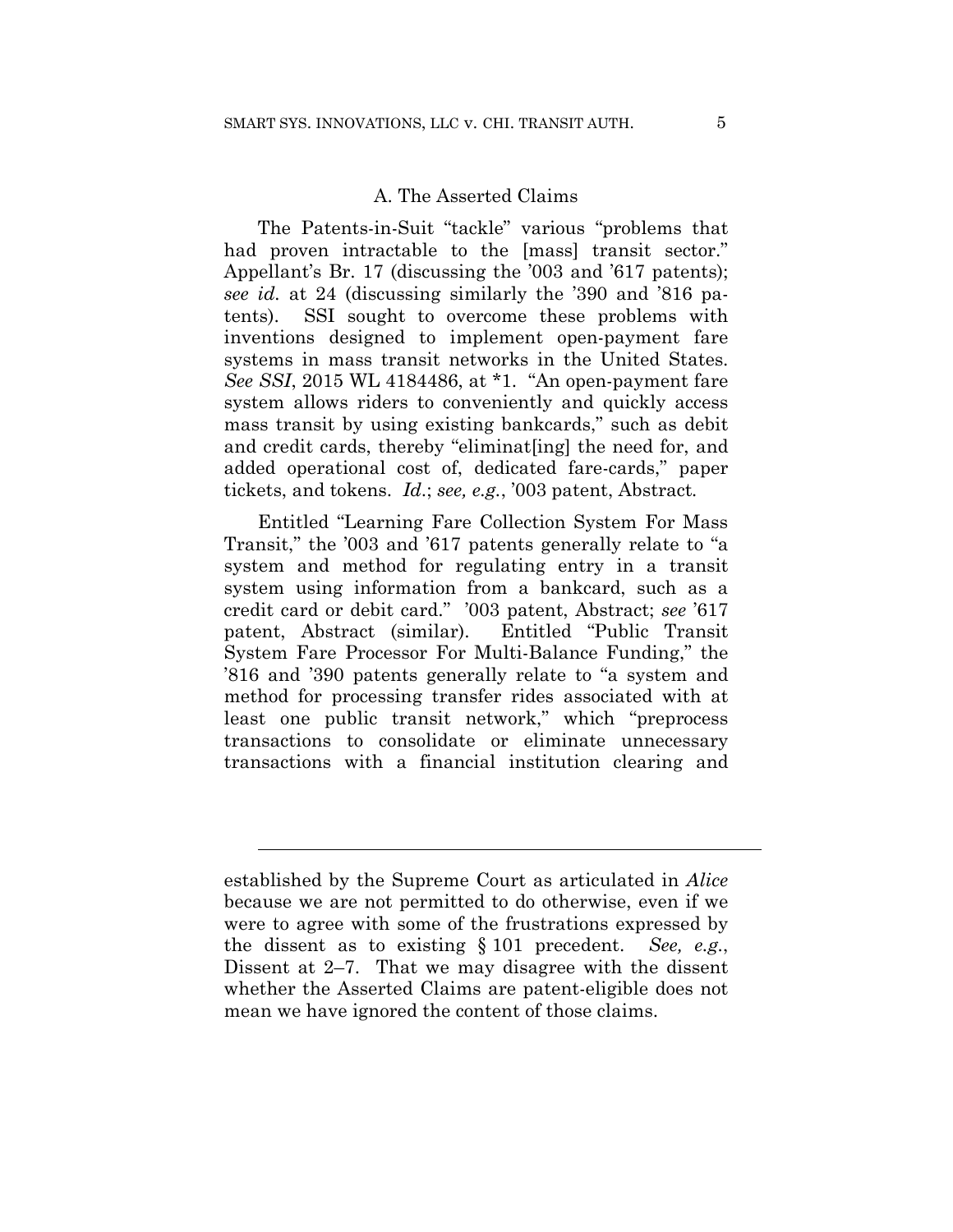settlement network." '816 patent, Abstract; '390 patent, Abstract (same).6

Consistent with the District Court, we treat the following claims from each of the Patents-in-Suit as representative of their content.7 *SSI*, 2015 WL 4184486, at \*4; *see Elec. Power*, 830 F.3d at 1352.

<sup>7</sup> SSI contests the District Court's decision to treat claim 14 of the '003 patent and claim 13 of the '617 patent as representative, alleging that we instead should look to claim 1 in each patent and certain dependent claims. Appellant's Br. 34–36. However, SSI does not identify a meaningful difference between the claims analyzed by the District Court, which are method claims, and claim 1 in the patents, which are system claims, and the contested dependent claims. *See id.* Indeed, the District Court observed that "all of the concepts described" in claim 1 of the patents "are included (indeed in fuller detail) in the" claims it treated as representative, *SSI*, 2015 WL 4184486, at \*4, a conclusion supported by the patents' text, *compare* '003 patent col. 14 l. 58–col. 15 l. 14 (claim 1), *and* '617 patent col. 11 ll. 7–29 (claim 1), *with* '003 patent col. 15 l. 50–col. 16 l. 6 (claim 14), *and* '617 patent col. 11 l. 62–col. 12 l. 18 (claim 13). "Because the [relevant] system claim[s] and method claim[s]" in the '003 and '617 patents "contain only minor differences in terminology but require performance of the same basic process, . . . they should rise or fall together." *Accenture Glob. Servs., GmbH v. Guidewire Software, Inc.*, 728 F.3d 1336, 1344 (Fed. Cir. 2013) (internal quotation marks,

1

<sup>6</sup> The Patents-in-Suit belong to the same patent family. The '390 patent is a continuation of the application that led to the '816 patent, which in turn is a continuation of the application that led to the '003 patent, and the '003 patent is a continuation-in-part of the application that led to the '617 patent.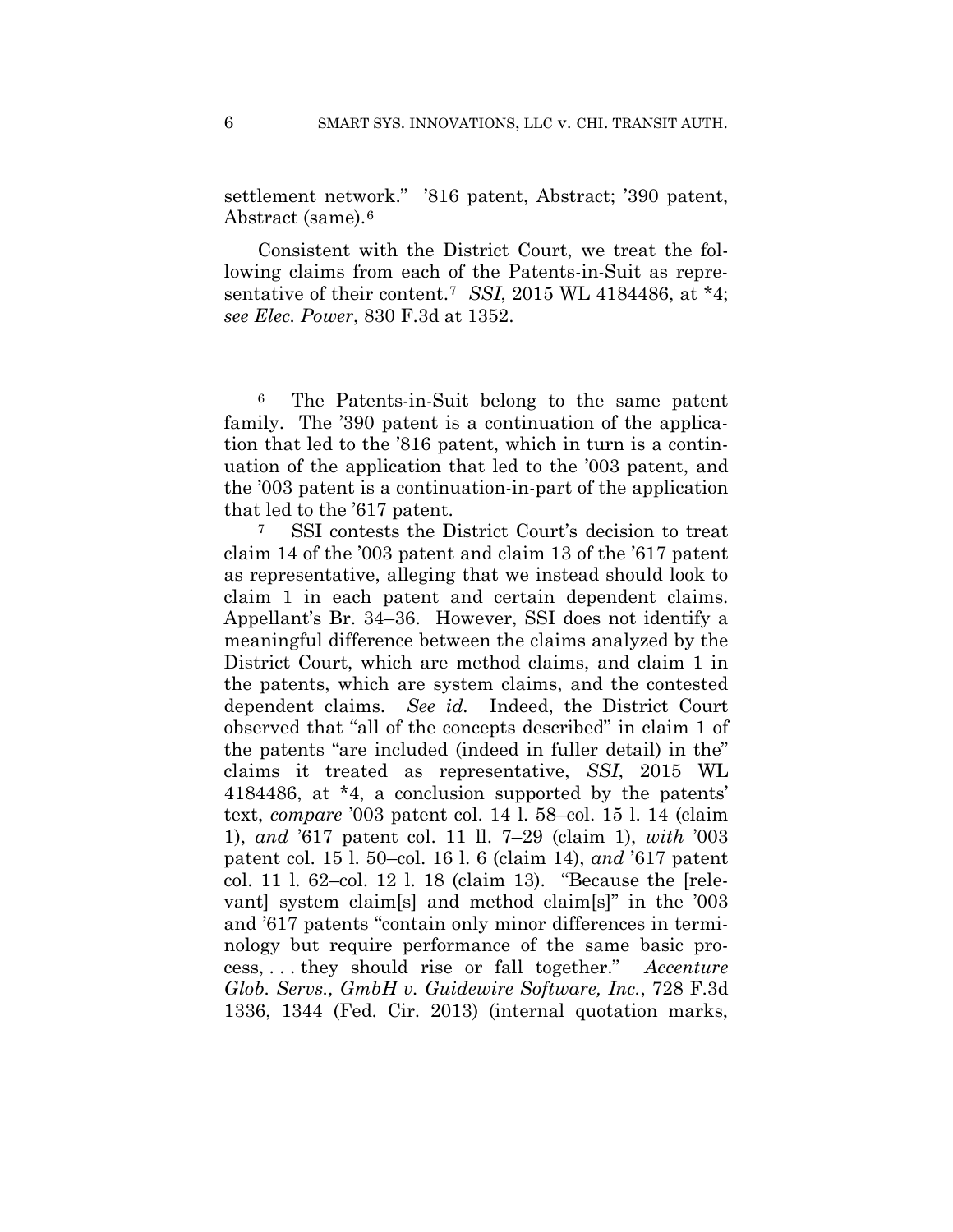Claim 14 of the '003 patent recites:

A method for validating entry into a first transit system using a bankcard terminal, the method comprising:

downloading, from a processing system associated with a set of transit systems including the first transit system, a set of bankcard records comprising, for each bankcard record in the set, an identifier of a bankcard previously registered with the processing system, and wherein the set of bankcard records identifies bankcards from a plurality of issuers;

receiving, from a bankcard reader, bankcard data comprising data from a bankcard currently presented by a holder of the bankcard, wherein the bankcard comprises one of a credit card and a debit card;

 $\overline{a}$ 

brackets, and citation omitted). In any event, our analysis covers claim 1 of each patent and the disputed dependent claims for purposes of completeness. SSI does not challenge the District Court's decision to treat claim 1 of each of the '816 and '390 patents as representative.

SSI also contests the District Court's purported failure to independently consider the eligibility of claims 18 and 19 in the '390 patent, which require a "token reader." Appellant's Br. 36 (discussing '390 patent col. 25 ll. 46–54 (claims 18–19)). SSI, however, equates the recited "token reader" to a "bankcard reader," *id.*, which the District Court considered in its analysis, *see SSI*, 2015 WL 4184486, at \*4, \*6.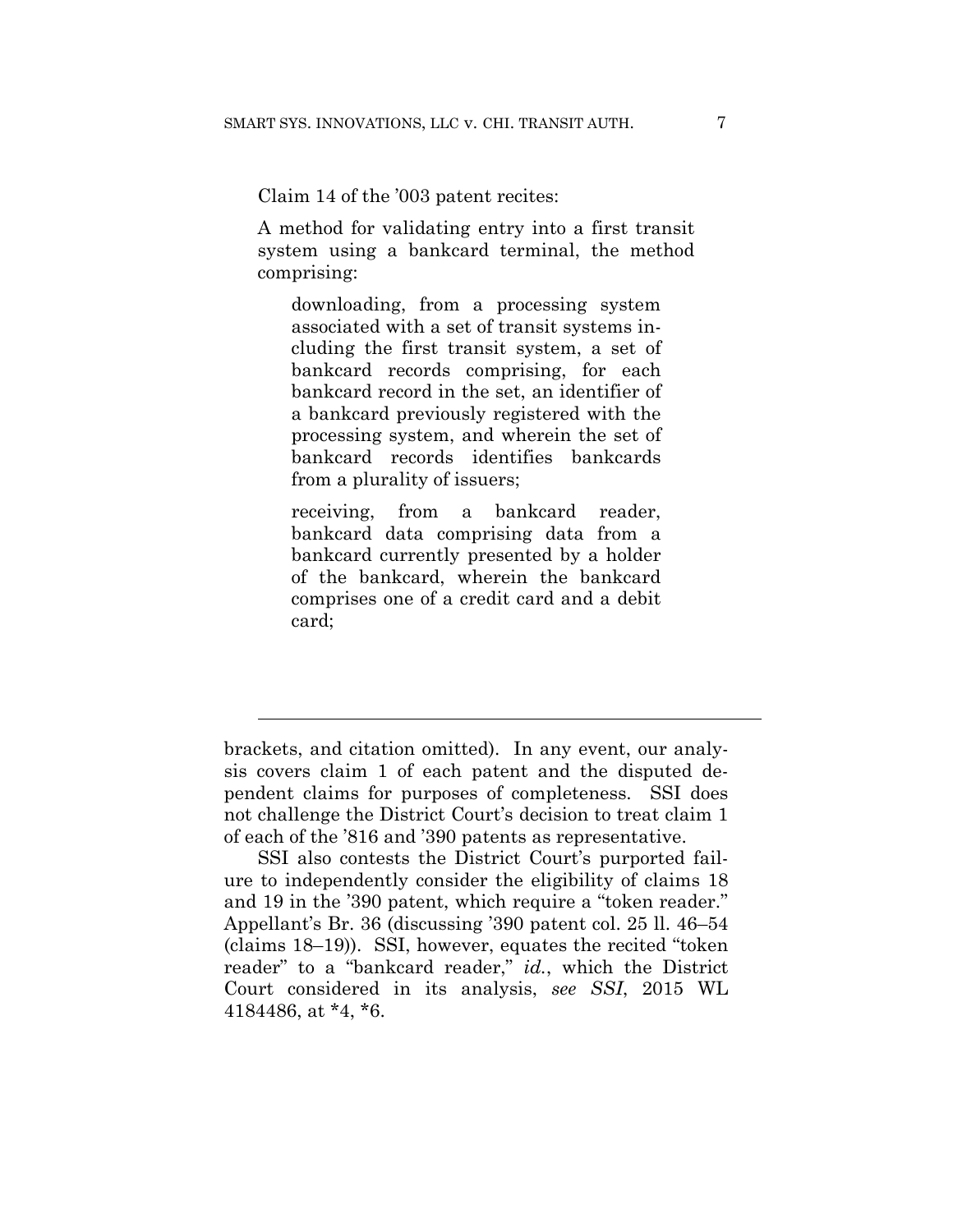determining an identifier based on at least part of the bankcard data from the currently presented bankcard;

determining whether the currently presented bankcard is contained in the set of bankcard records;

verifying the currently presented bankcard with a bankcard verification system, if the bankcard was not contained in the set of bankcard records; and

denying access, if the act of verifying the currently presented bankcard with the bankcard verification system results in a determination of an invalid bankcard.

'003 patent col. 15 l. 50–col. 16 l. 6.

Claim 13 of the '617 patent recites:

A method for validating entry into a first transit system using a bankcard terminal, the method comprising:

downloading, from a processing system associated with a set of transit systems including the first transit system, a list of bankcards comprising, for each bankcard in the list, a hash identifier of a bankcard previously presented, by a respective holder of the bankcard, to the processing system, wherein the bankcard comprises one of a credit card and a debit card;

receiving, from a bankcard reader, bankcard data comprising data from a bankcard currently presented by a holder of the bankcard;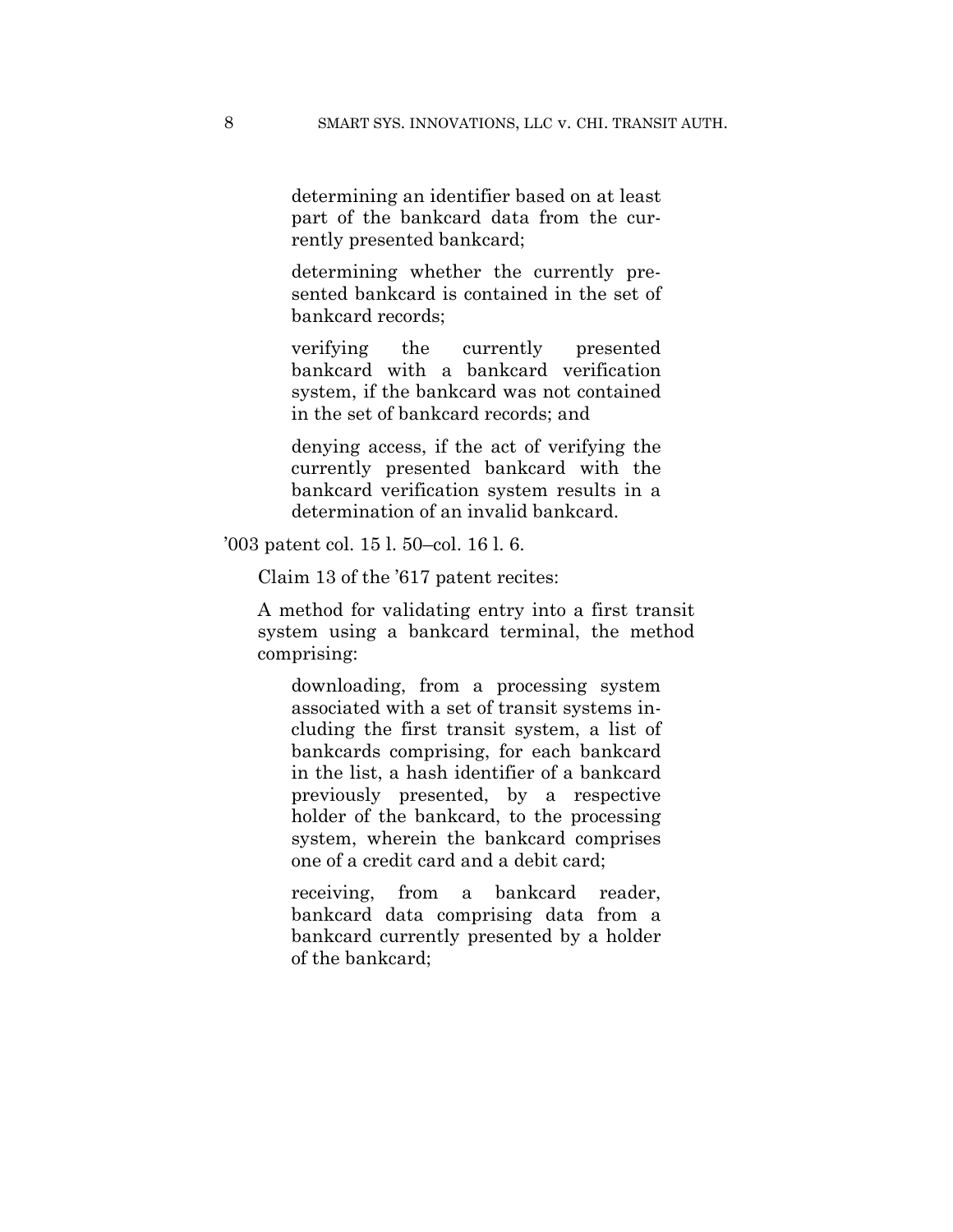generating a hash identifier based on the bankcard data from the currently presented bankcard, wherein the hash identifier comprises a hash of at least part of the bankcard data;

determining whether the currently presented bankcard is contained in the list of bankcards;

verifying the currently presented bankcard with a bankcard verification system, if the bankcard was not contained in the list of bankcards; and

denying access, if the act of verifying the currently presented bankcard with the bankcard verification system results in a determination of an invalid bankcard.

'617 patent col. 11 l. 62–col. 12 l. 18.

Claim 1 of the '816 patent recites:

A method of funding transit rides associated with at least one public transit network, from a plurality of funding sources, the method comprising:

configuring a processor, associated with the at least one public transit network, wherein configuring the processor comprises:

storing, in memory, a plurality of balance classes;

storing, in the memory, at least one rule for a prioritization of the balance classes;

storing, in the memory, at least one fare rule; and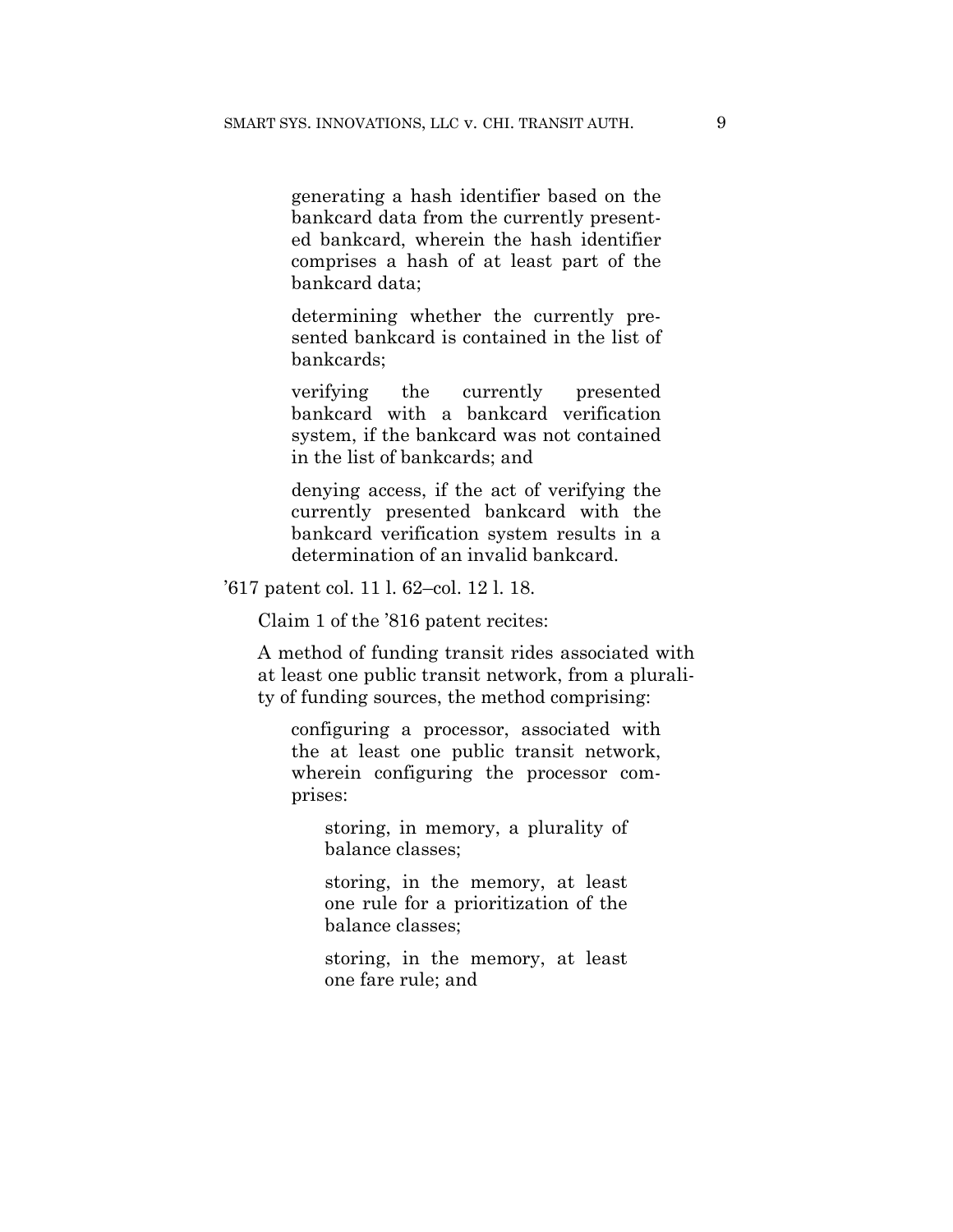maintaining, in the memory, a transit account and a respective plurality of balances; and

processing a bankcard presentation record, wherein the bankcard presentation record comprises an identifier to the transit account, and wherein processing the bankcard presentation record comprises:

receiving the bankcard presentation record at the processor;

searching the memory for the transit account identified by the identifier in the bankcard presentation record;

inferring, from at least one of the at least one fare rules, a resultant fare;

selecting a balance from the plurality of balances for the transit account by using at least one of the at least one rule for the prioritization of the balance classes; and

accounting for a fare by applying the fare to the selected balance.

'816 patent col. 25 ll. 11–38.

Finally, claim 1 of the '390 patent recites:

A method of using a bank card as an identifying token for time-based mass transit fare products, without using writeable memory on the bank card, the method comprising:

processing a timepass record associated with at least one public transit network,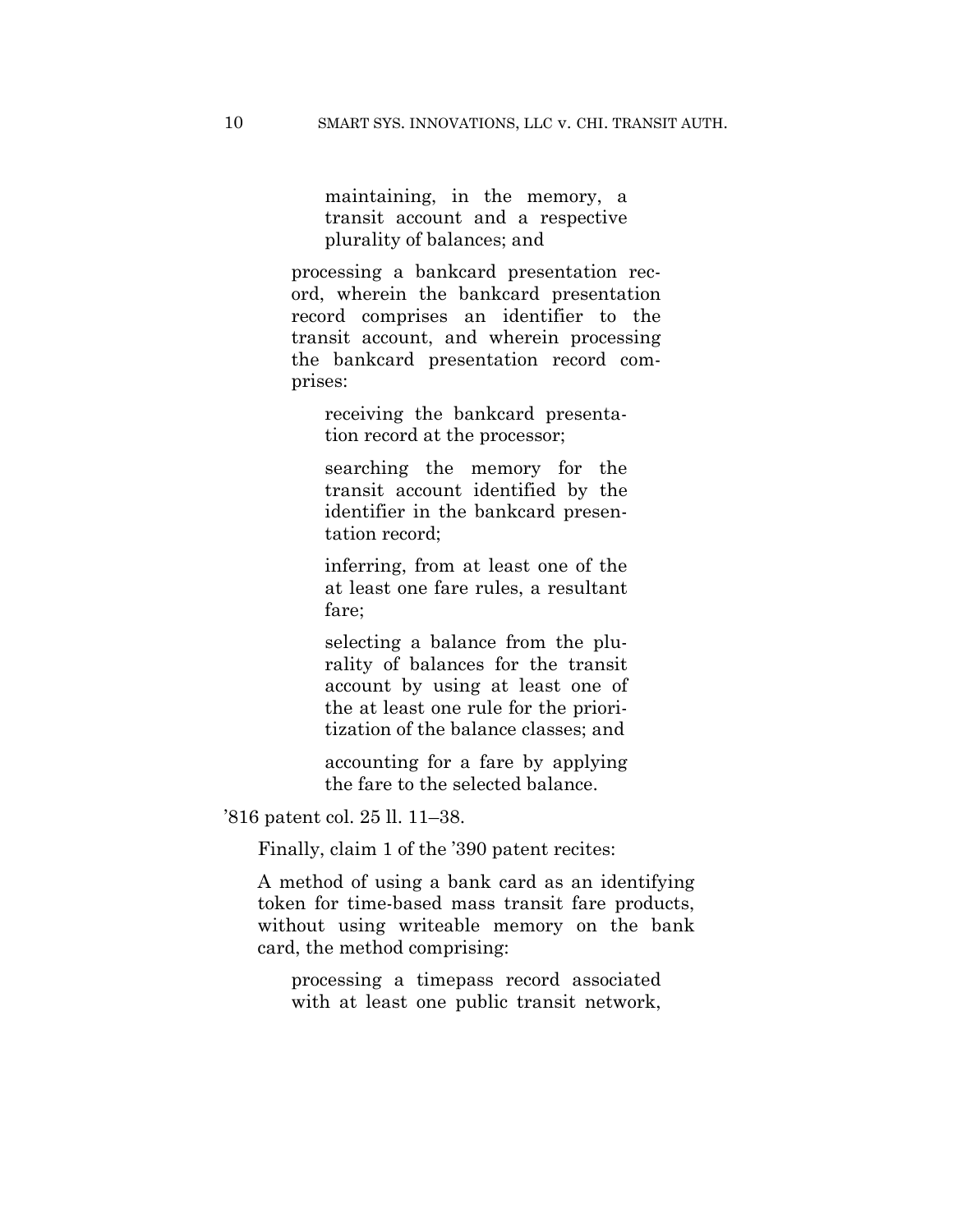wherein the timepass record comprises an indication of duration and an identifier to a first transit account, and wherein processing the timepass record comprises:

receiving the timepass record representing an advance purchase of a fare product; and

indicating the first transit account identified by the timepass record is enabled for a timepass product;

processing a first presentation record, wherein the first presentation record comprises a timestamp and an identifier to the first transit account, and wherein processing of the first presentation record comprises:

receiving the first presentation record;

determining that the first transit account identified by the identifier in the first presentation record is enabled for a timepass product; and

providing a discount associated with the timepass product; and

processing a second presentation record, wherein the second presentation record comprises a timestamp and an identifier to a second transit account, and wherein processing of the second presentation record comprises:

receiving the second presentation record; and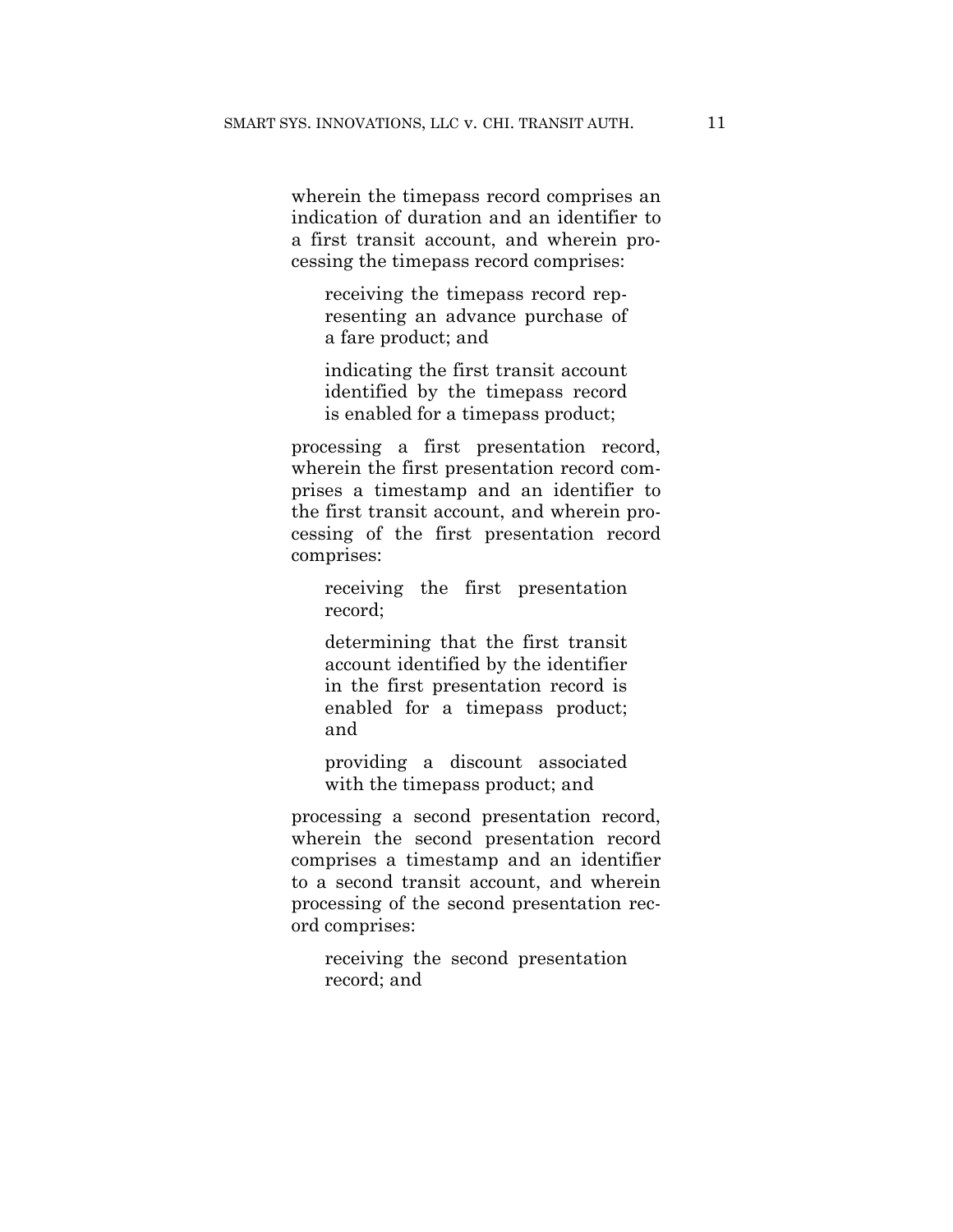determining that the second transit account identified by the identifier in the second presentation record is not enabled for a timepass product; and applying a non-timepass fare rule.

'390 patent col. 24 l. 41–col. 25 l. 5.

B. The Asserted Claims Are Directed to an Abstract Idea

Under *Alice* step one, "claims are considered in their entirety to ascertain whether their character as a whole is directed to excluded subject matter." *Internet Patents Corp. v. Active Network, Inc.*, 790 F.3d 1343, 1346 (Fed. Cir. 2015); *see McRO, Inc. v. Bandai Namco Games Am. Inc.*, 837 F.3d 1299, 1313 (Fed. Cir. 2016) (stating that for method claims "a court must look to the claims as an ordered combination, without ignoring the requirements of the individual steps"). "We . . . look to whether the claims . . . focus on a specific means or method that improves the relevant technology or are instead directed to a result or effect that itself is the abstract idea and merely invoke generic processes and machinery." *McRO*, 837 F.3d at 1313.

The District Court held that, "[s]tripped of the technical jargon that broadly describes non-inventive elements (e.g*.*, the 'interfaces' and 'processing systems'), and further shorn of the typically obtuse syntax of patents, the patents here really only cover an abstract concept: paying for a subway or bus ride with a credit card." *SSI*, 2015 WL 4184486, at \*4.8 The District Court further found

1

<sup>8</sup> SSI avers that the District Court impermissibly "chopp[ed] the [Asserted Claims] down to an unrecognizable gist" by categorizing them as directed to financial transactions. Appellant's Br. 47; *see id.* at 47−48. This court has warned against abstracting the claims at too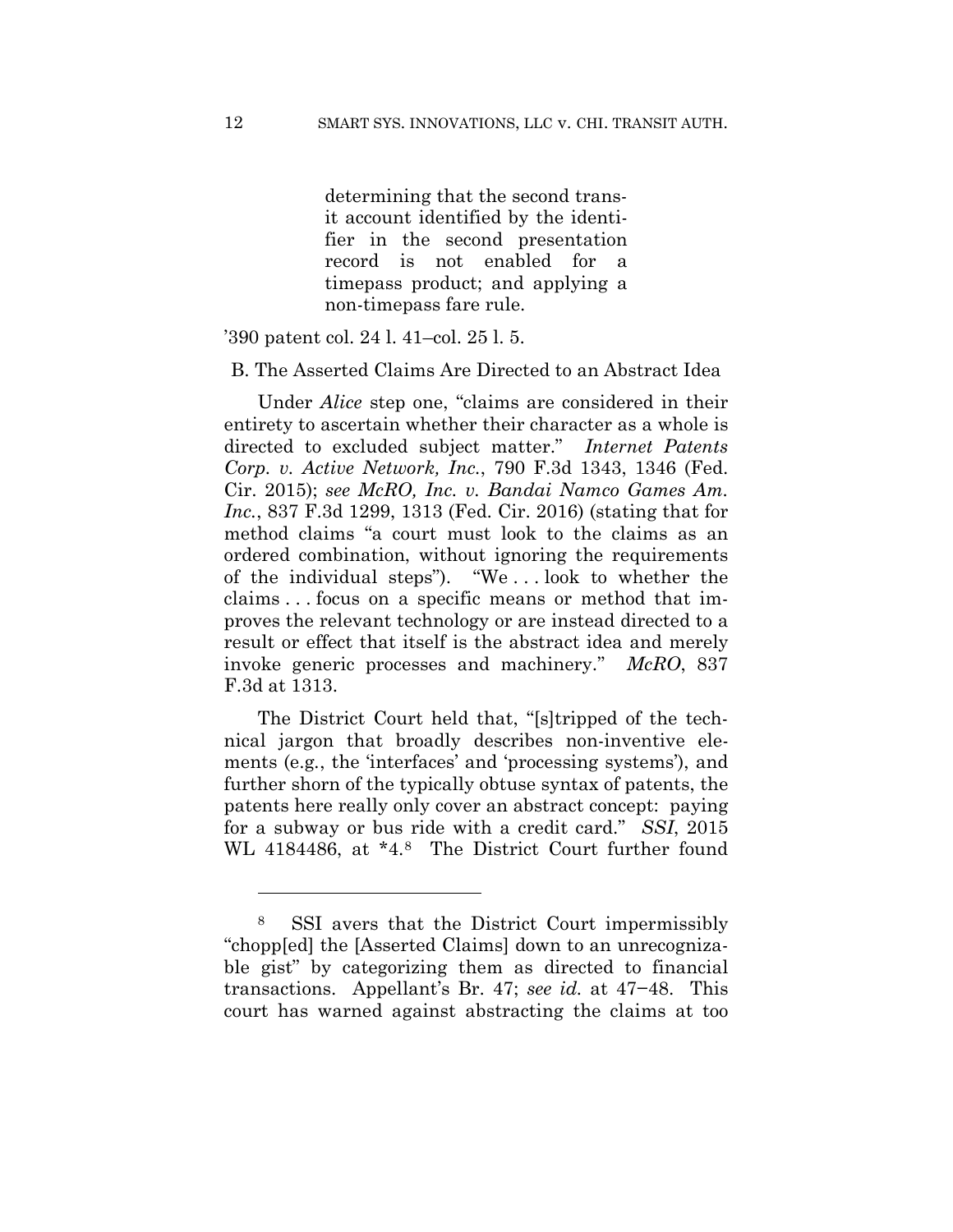that, although the Patents-in-Suit disclose inventions that would allow riders to more quickly and efficiently access a mass transit network, "the recent case law has reiterated that whatever bells and whistles may be added, when reduced to their core, claims directed to the performance of certain financial transactions—and paying a fare is a financial transaction—must be categorized as involving abstract ideas." *Id.* (internal quotation marks and citations omitted).

On appeal, SSI argues that, because the '003 and '617 patents disclose inventions that "operate in the tangible world" and satisfy a public demand for more convenient travel that did not exist in the prior art, the patents' claims are not directed to an abstract idea. Appellant's Br. 38; *see id.* at 38–40. Moreover, SSI alleges that the '390 and '816 patents similarly do not concern an abstract idea because their claims "overcome challenges created by the storage limitations that exist with conventional tangible bankcards." *Id.* at 42; *see id.* at 40−42.

SSI's arguments are unavailing. The Asserted Claims of the '003 and '617 patents involve acquiring identification data from a bankcard, using the data to verify the validity of the bankcard, and denying access to a transit system if the bankcard is invalid. *See* '003 patent col. 14 l. 58–col. 15 l. 14 (claim 1), col. 15 l. 50–col. 16 l. 6 (claim

 $\overline{a}$ 

high a level. *See Enfish*, *LLC v. Microsoft Corp.*, 822 F.3d 1327, 1337 (Fed. Cir. 2016) ("[D]escribing the claims at such a high level of abstraction and untethered from the language of the claims all but ensures that the exceptions to § 101 swallow the rule."). The District Court here, as we have instructed, looked to the language of the claims to discern the character of the patent. *See SSI*, 2015 WL 4184486, at \*1−2. Even if it had oversimplified the claims, though, we find the legal conclusion reached correct under our de novo standard of review.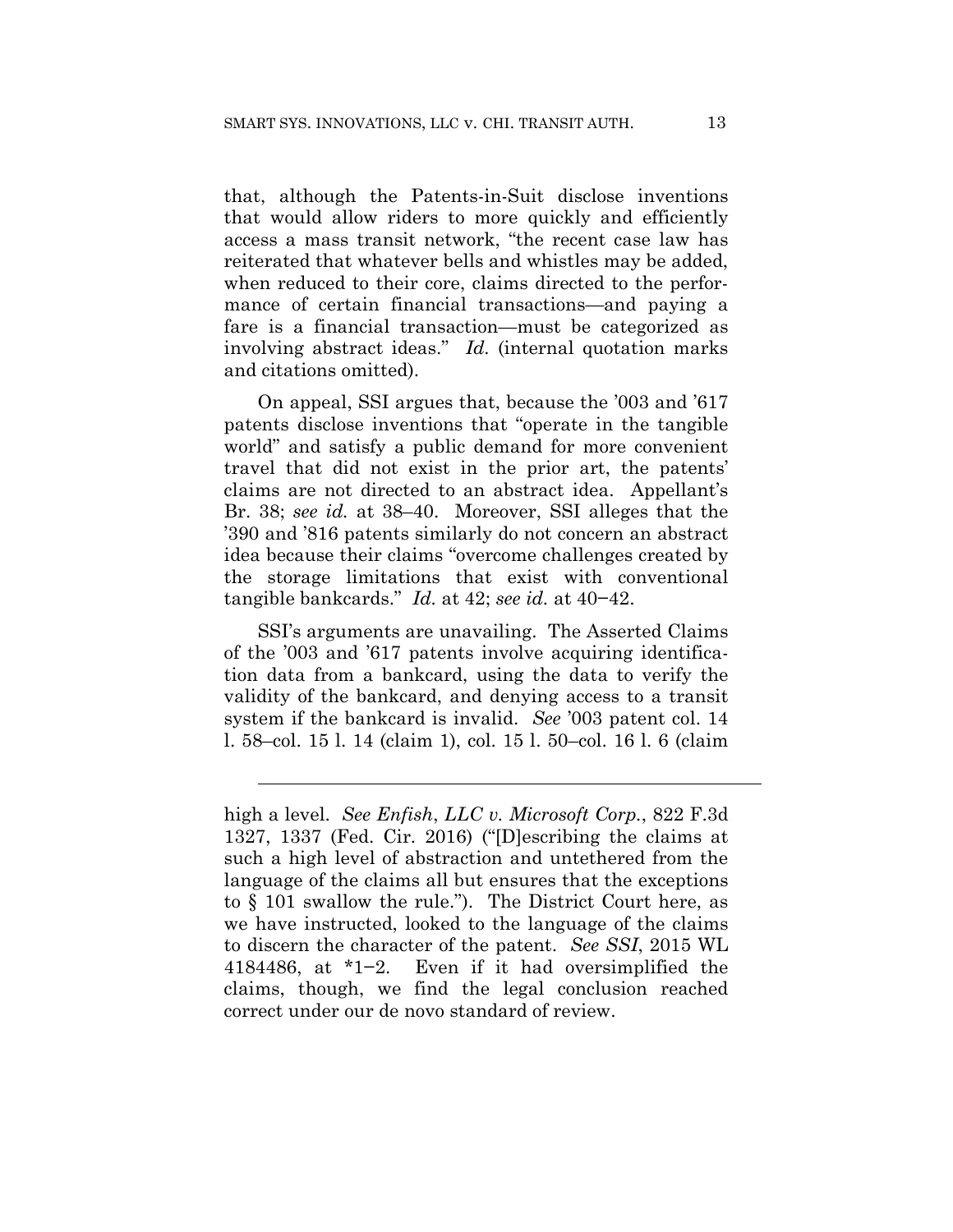14); '617 patent col. 11 ll. 7–29 (claim 1), col. 11 l. 62– col. 12 l. 18 (claim 13). The Asserted Claims of the '816 patent involve acquiring identification data from a bankcard and funding a transit ride from one of multiple balances associated with that bankcard. *See* '816 patent col. 25 ll. 11–38 (claim 1). Moreover, the Asserted Claims of the '390 patent involve identifying whether a presented bankcard is associated with a timepass (e.g., a monthly subway card) and, if the timepass is found, charging a different fare. *See* '390 patent col. 24 l. 41–col. 25 l. 5 (claim 1). Taken together, the Asserted Claims are directed to the formation of financial transactions in a particular field (i.e., mass transit) and data collection related to such transactions. The Asserted Claims are not directed to a new type of bankcard, turnstile, or database, nor do the claims provide a method for processing data that improves existing technological processes. Rather, the claims are directed to the collection, storage, and recognition of data. We have determined that claims directed to the collection, storage, and recognition of data are not directed to an abstract idea. *See Elec. Power*, 830 F.3d at 1353 (stating that we "have treated collecting information . . . as within the realm of abstract ideas"); *Content Extraction*, 776 F.3d at 1347 (surveying previous opinions that found "claims directed to the mere formation and manipulation of economic relations" through "financial transactions" abstract); *accord Intellectual Ventures I LLC v. Capital One Fin. Corp.*, 850 F.3d 1332, 1340 (Fed. Cir. 2017) (discussing abstract idea precedent related to organizing, displaying, and manipulating data). Accordingly, the Asserted Claims are directed to an abstract idea under *Alice* step one.

SSI's argument that the Asserted Claims are patent eligible because they improve prior systems of fare collection by speeding up the process at the turnstile is unavailing. We have found "that claims purporting to improve the functioning of the computer itself, or improving an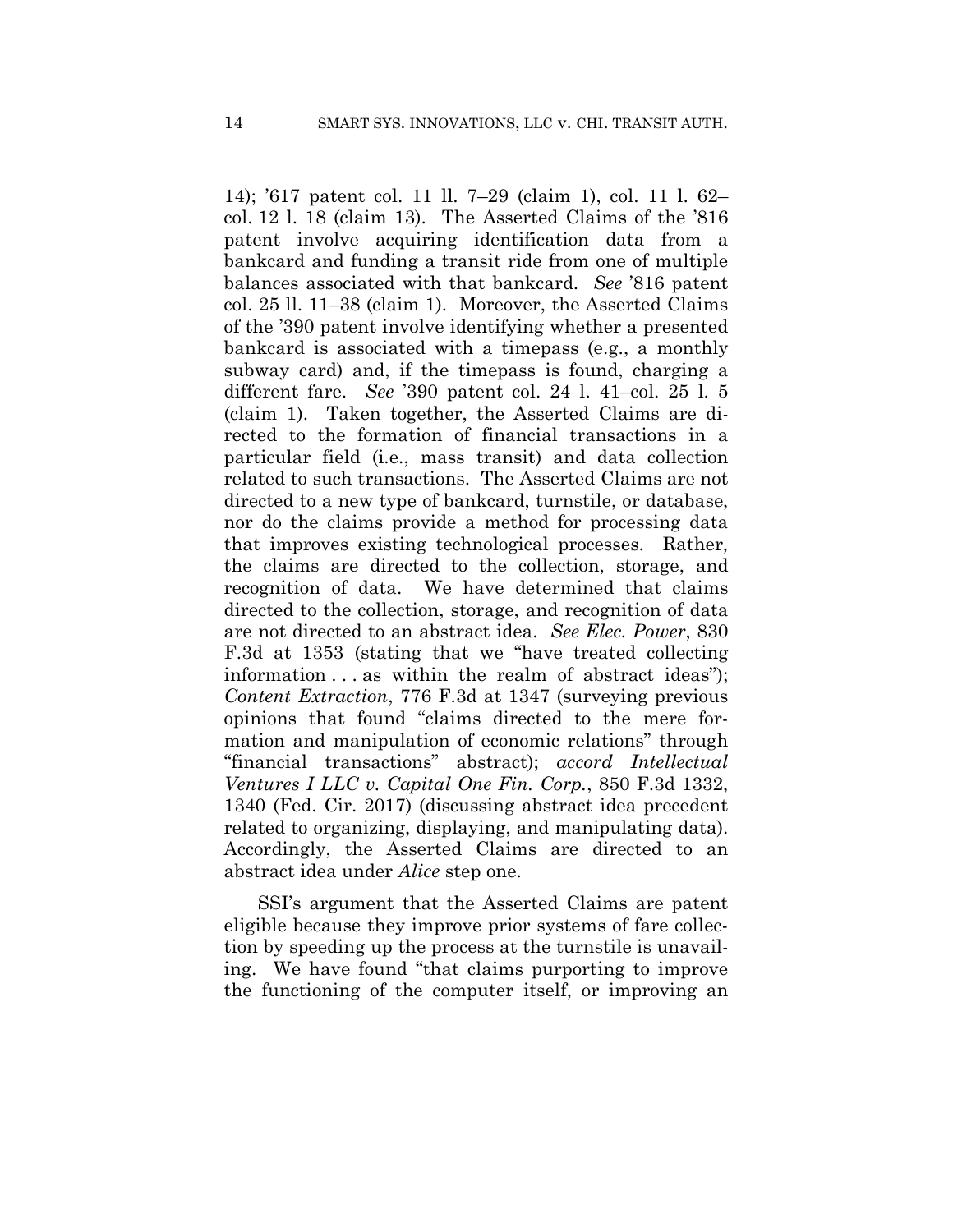existing technological process[,] might not succumb to the abstract idea exception." *Enfish*, 822 F.3d at 1335 (internal quotation marks, brackets, and citation omitted). The question in such cases is "whether the focus of the claims is on the specific asserted improvement in computer capabilities" or whether "computers are invoked merely as a tool." *Id.* at 1335–36. For example, in *DDR Holdings, LLC v. Hotels.com, L.P.*, we held that claims "necessarily rooted in computer technology in order to overcome a problem specifically arising in the realm of computer networks" did not merely recite an abstract idea. 773 F.3d 1245, 1257 (Fed. Cir. 2014). More recently, we held in *Enfish* that claims "directed to a specific improvement to the way computers operate, embodied in [a] selfreferential table," did not fall within the realm of abstract ideas. 822 F.3d at 1336. SSI, however, does not argue that its claims are directed to an improvement in computer technology. Consequently, our decisions in *Enfish* and *DDR Holdings* are inapposite.

Similarly, in *McRO*, we held that a "claimed process us[ing] a combined order of specific rules" improved upon existing technological processes, such that it did not recite an abstract idea. 837 F.3d at 1315−16. Here, the Asserted Claims are not directed to specific rules that improve a technological process. Again, the claims recite the collection of financial data from third parties, the storing of that financial data, linking proffered credit cards to the financial data, and allowing access to a transit system based on the financial data. The claims are not directed to a combined order of specific rules that improve any technological process, but rather invoke computers in the collection and arrangement of data. Claims with such character do not escape the abstract idea exception under *Alice* step one. *See RecogniCorp*, 855 F.3d at 1327.

SSI repeatedly emphasizes that we nevertheless should not find the Asserted Claims directed to an abstract idea because they apply to a particular, concrete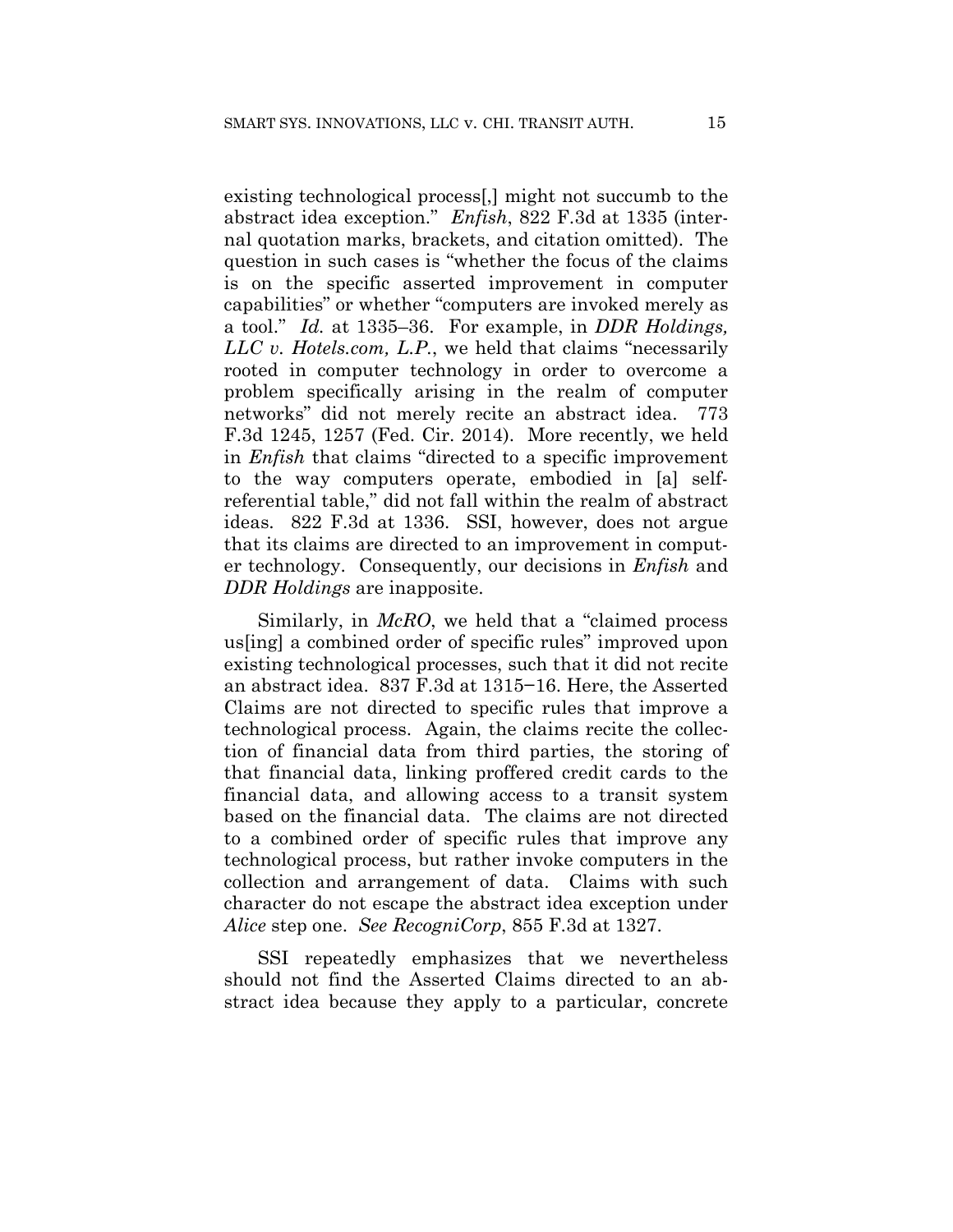field—namely, mass transit. *See* Appellant's Br. 38 ("Anyone who has ever passed through a terminal or entry gate for their local subway—or who has slammed a hip into a locked turnstile—knows that such terminals are the antithesis of 'abstract.'"); *see id.* at 43–44. But, as we have said before, "merely limiting the field of use of the abstract idea to a particular . . . environment does not render the claims any less abstract." *Affinity Labs of Tex., LLC v. DIRECTV, LLC*, 838 F.3d 1253, 1259 (Fed. Cir. 2016); *Capital One Fin.*, 850 F.3d at 1340 (same). Indeed, that the steps recited in the Asserted Claims are "necessarily" performed "in the physical, rather than purely conceptual, realm . . . is beside the point." *Alice*, 134 S. Ct. at 2358 (internal quotation marks and citation omitted).

SSI also contends that the District Court failed to appreciate that, because the Patents-in-Suit disclose inventions claiming "speedier solutions," the Asserted Claims do not fall within the abstract ideas realm. Appellant's Br. 51. SSI's argument is misplaced here because we consider the application of an abstract idea under *Alice*  step two, not *Alice* step one. *See, e.g.*, *Intellectual Ventures I LLC v. Symantec Corp.*, 838 F.3d 1307, 1315 (Fed. Cir. 2016). SSI's reliance on decisions from this court concerning obviousness, *see* Appellant's Br. 51–52, does not change our conclusion on this point, *cf. Synopsys, Inc. v. Mentor Graphics Corp.*, 839 F.3d 1138, 1151 (Fed. Cir. 2016) (explaining that, although some overlap occurs, the analysis under § 101 differs from that under the other patent-validity statutes).

With respect to the '003 and '617 patents, the dissent states that those patents are directed not to any financial transaction, but to "the identification of a bank card as authorized for use in accessing a transit system." Dissent at 10. That characterization ignores what is actually recited in the asserted claims of the '003 and '617 patents. *See, e.g.*, '003 patent col. 14 l. 66–col. 15 l. 2 (describing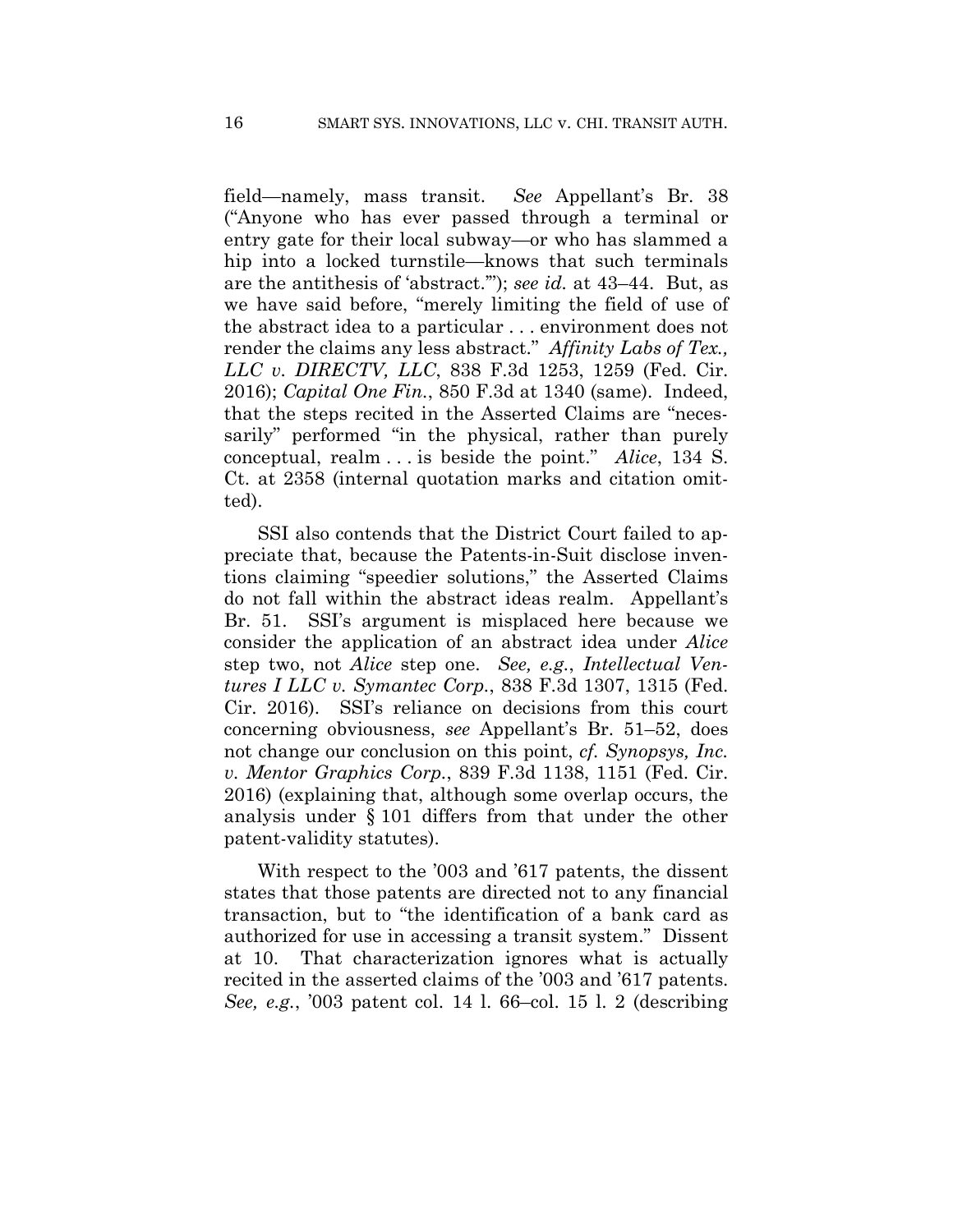use of a bankcard, a product generally used to conduct financial transactions, that provides "data" to a "bankcard reader"); '617 patent col. 11 ll. 14–17 (similar). Our mandate from the Supreme Court under *Alice* step one is to ascertain what the claims are "directed to," not the "thrust," "heart," or "focus" of the invention, as the dissent argues. Dissent at 7, 9, 11, 12. Here, regardless of whether the claims teach a financial transaction, when properly considered, it is evident that the claims are directed to the collection, analysis, and classification of information, and not access alone. *See* Dissent at 11 (stating *ipse dixit* that "[t]he claims call for much more in making practical use of data from a conventional bank card to gain access to a transit system"); *see id.* at 12–14 (discussing collection of data through the combination of various components of the claimed invention).

The dissent also conflates its *Alice* step one analysis with *Alice* step two's inventive concept analysis, ignoring the Supreme Court directive that the *Alice* test is a twostep inquiry. Dissent at 13−14.

## C. The Asserted Claims Do Not Recite an Inventive Concept

The second step of the § 101 analysis requires us to determine whether the claim elements, when viewed individually and as an ordered combination, contain "an inventive concept sufficient to transform the claimed abstract idea into a patent-eligible application." *Alice*, 134 S. Ct. at 2357. A claim contains an inventive concept if it "include[s] additional features" that are more than "well-understood, routine, conventional activities." *Id.* at 2357, 2359 (internal quotation marks, brackets, and citations omitted).

The District Court held that the Asserted Claims lack an inventive concept because they recite general computer and technological components "like 'processor,' 'hash identifier,' 'identifying token,' and 'writeable memory,' the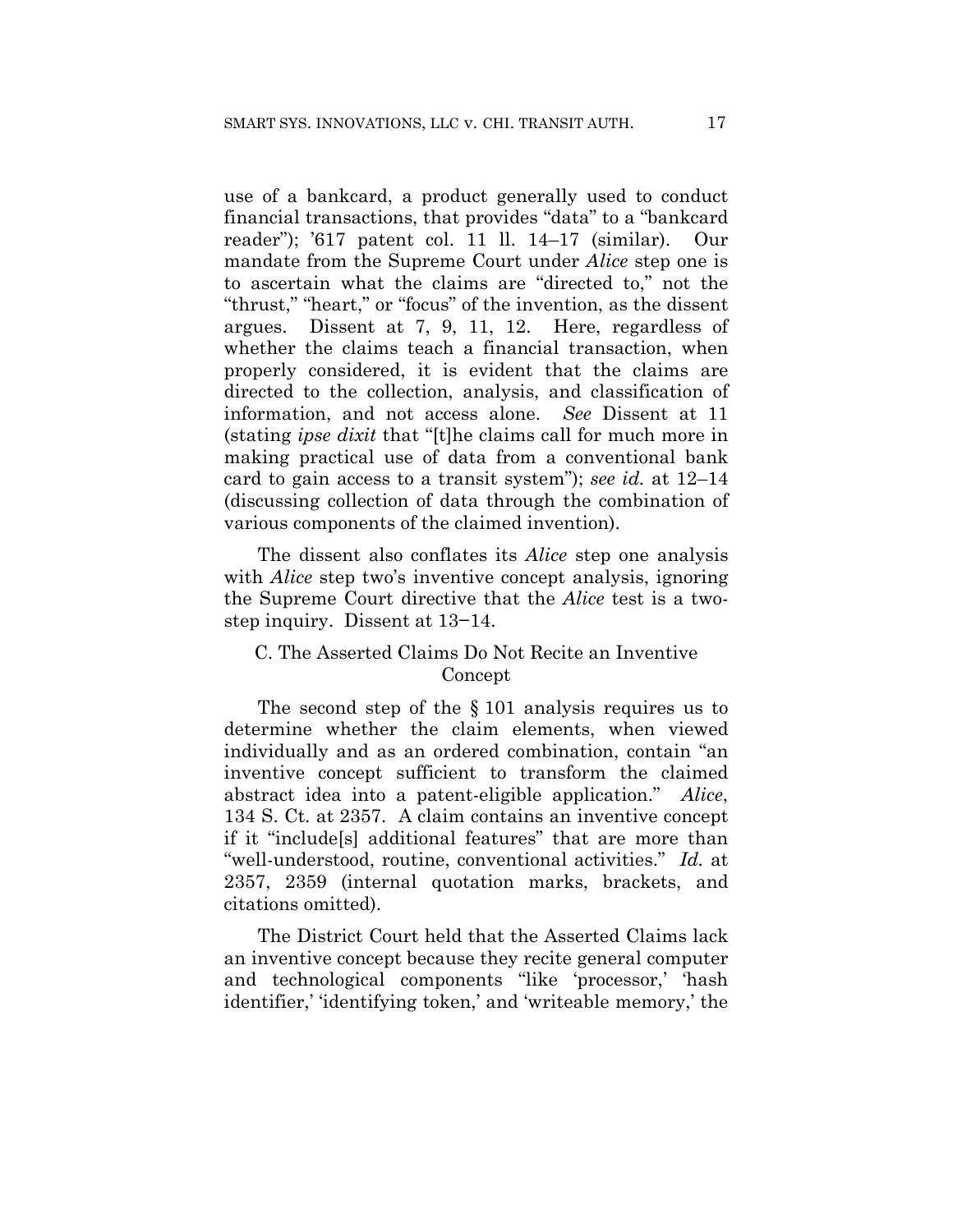technical details of which are not described." *SSI*, 2015 WL 4184486, at \*6. As a result, the District Court held that "[i]nvoking various computer hardware elements, which save time by carrying out a validation function on site rather than remotely, does not change the fact that in substance, the claims are still directed to nothing more than running a bankcard sale—that is, the performance of an abstract business practice." *Id.* at \*5 (internal quotation marks and citation omitted). We agree.

SSI argues that the District Court erred in its analysis under *Alice* step two. SSI alleges that the Asserted Claims "solv[e] technological problems in conventional industry practice," such that they disclose an inventive concept. Appellant's Br. 53 (capitalization modified); *see id.* at 53–56. It further avers that the Asserted Claims "reflect an unconventional way to make an electronic process better," *id.* at 59, and that the Asserted Claims "address specific technology challenges that arose uniquely in the transit sector," *id.* at 61. In support of its position, SSI cites *Diamond v. Diehr*, 450 U.S. 175 (1981), and *DDR Holdings*, 773 F.3d 1245. *See id.* at 53–54.

The Asserted Claims fail to provide an inventive concept. The '003 patent teaches the use of a "processor," an "interface," "memory," and "data," including "hash identifier[s]."9 '003 patent col. 14 l. 58–col. 15 l. 14 (claim 1),

<u>.</u>

<sup>9</sup> A "hash identifier" consists of data extracted from a bankcard to create a "digital fingerprint" of the card that a bankcard terminal processor uses to identify the card in question. '003 patent col. 11 ll. 51–58, col. 12 ll. 21–23. SSI contends that certain dependent claims in the '003 and '390 patents instruct the use of hashing, such that those dependent claims are "more concrete and narrow[er] than" the independent claims in those patents. Appellant's Br. 35–36. The operative test here does not require concreteness and narrowness, *see Alice*, 134 S. Ct.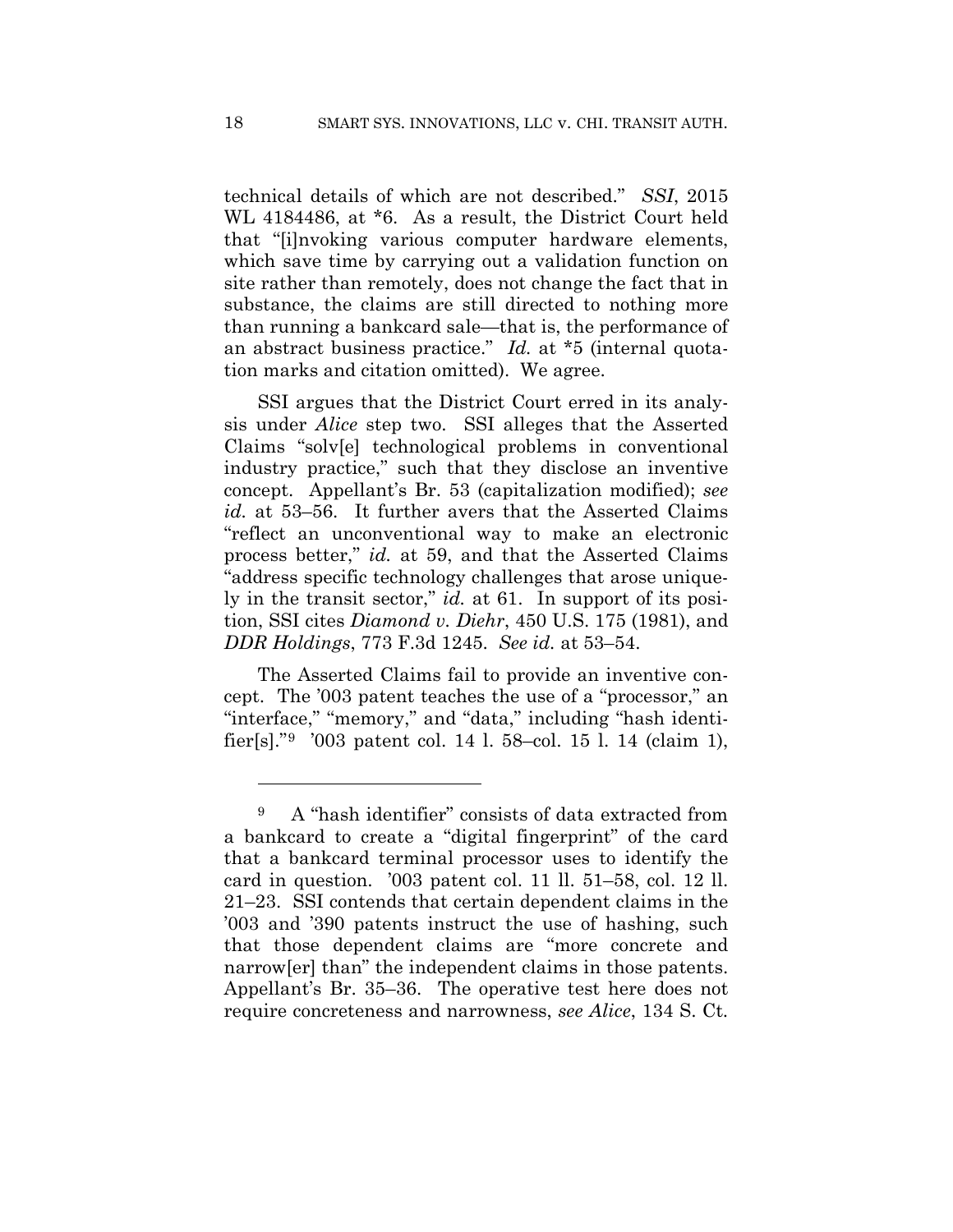col. 16 ll. 13–18 (claim 16); *see id.* col. 15 l. 50–col. 16 l. 6 (claim 14) (discussing the use of, inter alia, "a processing system" and "data"). So too does the '617 patent. '617 patent col. 11 ll. 7–29 (claim 1); *see id.* col. 11 l. 62–col. 12 l. 18 (claim 13) (discussing the use of, inter alia, "a processing system," "a hash identifier," and "data"). The '816 and '390 patents similarly recite the use of a "processor" and "memory." '816 patent col. 25 ll. 12–38 (claim 1); '390 patent col. 24 l. 42–col. 25 l. 5 (claim 1), col. 26 ll. 29–63 (claim 31). When claims like the Asserted Claims are "directed to an abstract idea" and "merely requir[e] generic computer implementation," they "do[] not move into section 101 eligibility territory." *buySAFE, Inc. v. Google, Inc.*, 765 F.3d 1350, 1354 (Fed. Cir. 2014) (internal quotation marks and citation omitted); *see Capital One Fin.*, 850 F.3d at 1341 (describing a "processor" as a generic computer component); *Mortg. Grader, Inc. v. First Choice Loan Servs. Inc.*, 811 F.3d 1314, 1324–25 (Fed. Cir. 2016) (discussing the same with respect to an "interface"); *Content Extraction*, 776 F.3d at 1347–48 (discussing the same with respect to "data" and "memory").

Neither *Diehr* nor *DDR Holdings* demonstrate that the Asserted Claims contain an inventive concept. In *Diehr*, the Supreme Court held that a computerimplemented process for curing rubber was patent eligible because, even though it employed a well-known mathematical equation, it used the equation in a process to solve a technological problem in conventional industry practice. *See* 450 U.S. at 185–93. *Diehr* does not apply when, as here, the claims at issue use generic computer components "in which to carry out the abstract idea."

 $\overline{a}$ 

at 2355, rather, the claims must have an inventive concept. A hash identifier is a generic and routine concept that does not transform the claims to a patent eligible application of the abstract idea.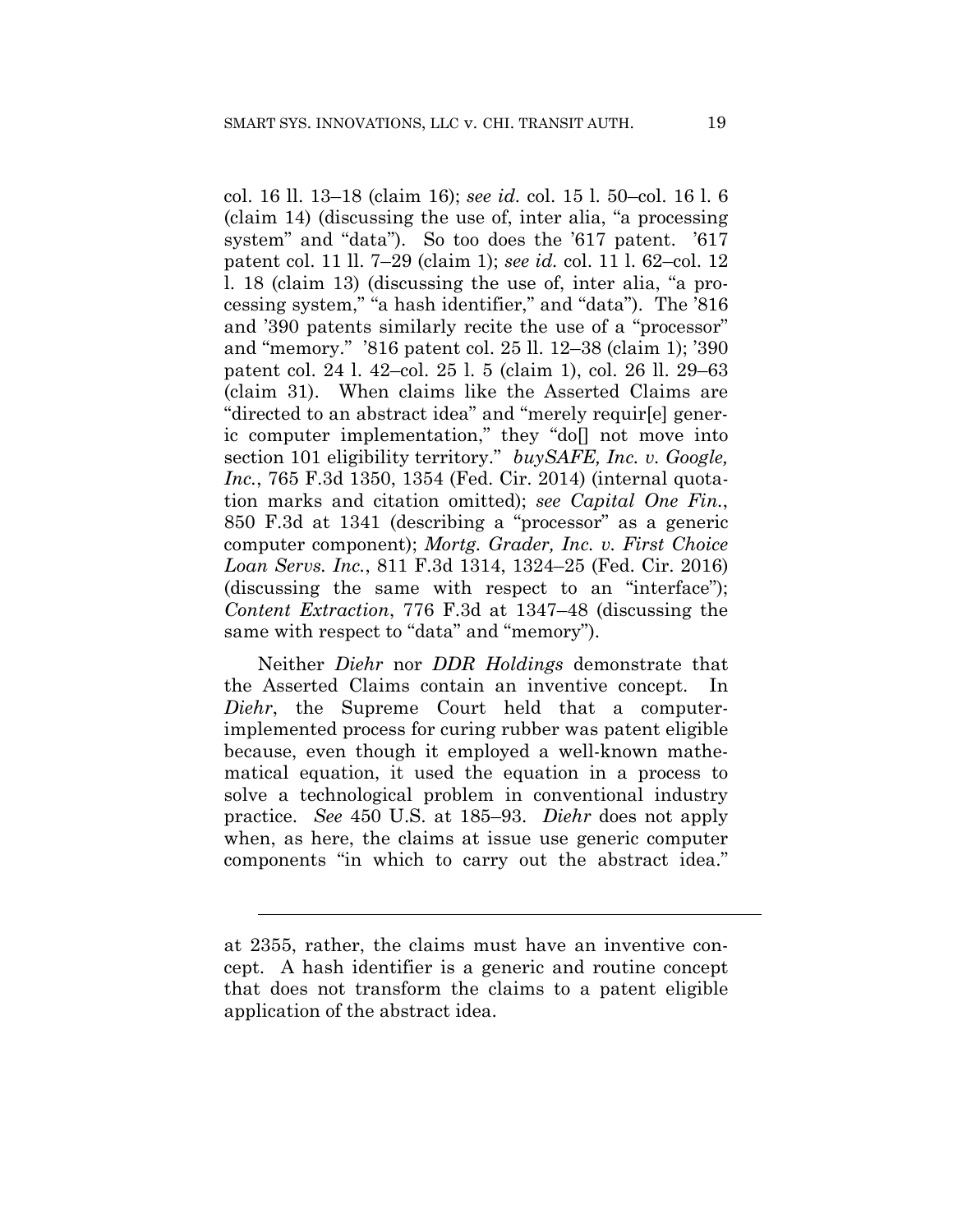*LendingTree, LLC v. Zillow, Inc.*, 656 F. App'x 991, 997 (Fed. Cir. 2016) (footnote omitted). In *DDR Holdings*, we found claims patent eligible under § 101 because, inter alia, they had no pre-Internet analog. *See* 773 F.3d at 1257–59. *DDR Holdings* does not apply when, as here, the asserted claims do not "attempt to solve a challenge particular to the Internet." *In re TLI Commc'ns LLC Patent Litig.*, 823 F.3d 607, 613 (Fed. Cir. 2016) (internal quotation marks and citation omitted). We agree with the District Court that the Asserted Claims recite the abstract idea of collecting financial data using generic computer components. The Asserted Claims therefore offer no inventive concept that transforms them into patent-eligible subject matter.

## D. SSI's Other Arguments Do Not Demonstrate Patent Eligibility

SSI contends that "other indicia" prove that the Asserted Claims cover patent-eligible subject matter. Appellant's Br. 62 (capitalization omitted). First, SSI argues that the Asserted Claims "do not preempt any field or allegedly abstract idea." *Id.* (capitalization modified). However, when a patent's claims "disclose patent[- ]ineligible subject matter[,] . . . preemption concerns are fully addressed and made moot." *Ariosa Diagnostics, Inc. v. Sequenom, Inc.*, 788 F.3d 1371, 1379 (Fed. Cir. 2015). Second, SSI contends that the Asserted Claims "satisfy the machine-or[-]transformation test." Appellant's Br. 64. The machine-or-transformation test "can provide a useful clue in the second step of the *Alice* framework," but it "is not the sole test governing § 101 analyses." *Ultramercial, Inc. v. Hulu, LLC*, 772 F.3d 709, 716 (Fed. Cir. 2014) (internal quotation marks and citation omitted). Under that test, "[a] claimed process can be patent[]eligible under § 101 if," inter alia, "it is tied to a particular machine or apparatus." *Id.* (internal quotation marks and citations omitted). In other words, the subject patent must disclose the use of an apparatus specific to the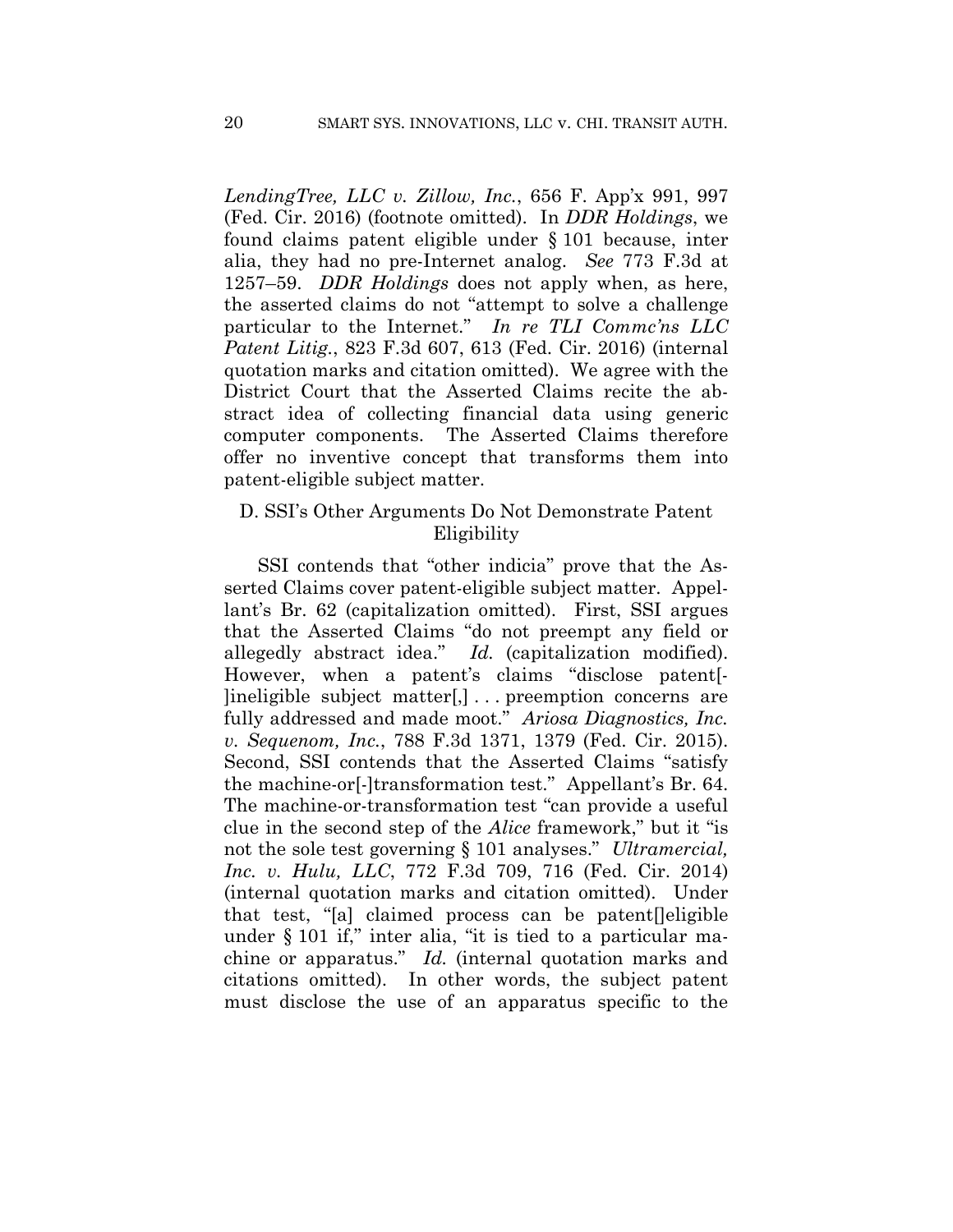claimed invention. *See id.* The Asserted Claims, by contrast, disclose the use of generic computer components and machinery. *See* '003 patent col. 14 l. 58–col. 15 l. 14 (claim 1), col. 16 ll. 13–18 (claim 16); '617 patent col. 11 ll. 7–29 (claim 1); '816 patent col. 25 ll. 12–38 (claim 1); '390 patent col. 24 l. 41–col. 25 l. 5 (claim 1), col. 26 ll. 29–63 (claim 31). That is not enough to find that the Asserted Claims contain an inventive concept. *See Ultramercial*, 772 F.3d at 716 (holding that a claim does not pass the machine-or-transformation test if it is "not tied to any particular novel machine or apparatus, only a general purpose computer").

#### **CONCLUSION**

We have considered SSI's remaining arguments and find them unpersuasive. Accordingly, the Final Judgment of the U.S. District Court for the Northern District of Illinois is

## **AFFIRMED**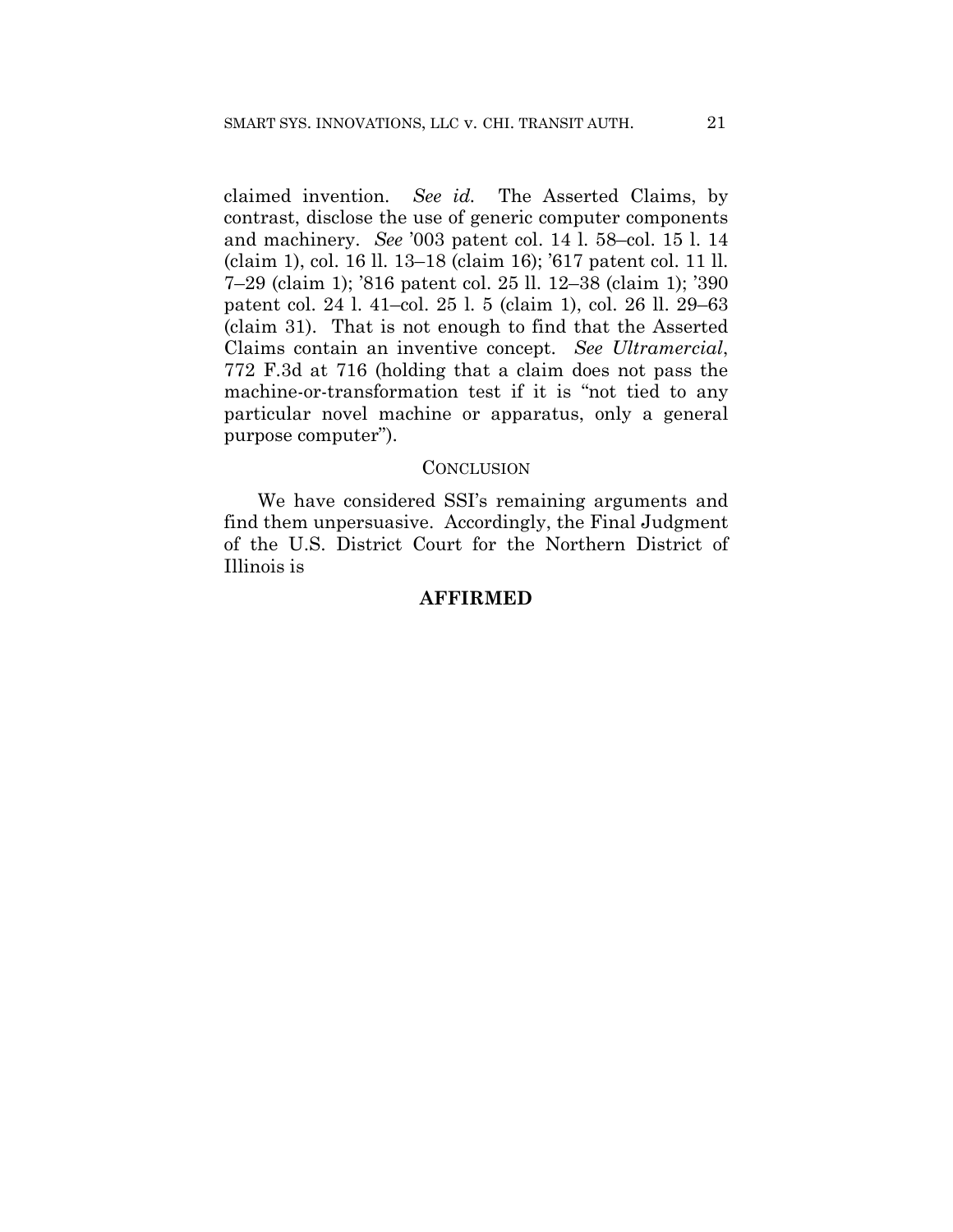# United States Court of Appeals for the Federal Circuit

**SMART SYSTEMS INNOVATIONS, LLC,** *Plaintiff-Appellant*

**\_\_\_\_\_\_\_\_\_\_\_\_\_\_\_\_\_\_\_\_\_\_** 

**v.**

## **CHICAGO TRANSIT AUTHORITY, CUBIC CORPORATION, CUBIC TRANSPORTATION SYSTEMS, INC., CUBIC TRANSPORTATION SYSTEMS CHICAGO, INC.,** *Defendants-Appellees*

2016-1233 **\_\_\_\_\_\_\_\_\_\_\_\_\_\_\_\_\_\_\_\_\_\_** 

**\_\_\_\_\_\_\_\_\_\_\_\_\_\_\_\_\_\_\_\_\_\_** 

Appeal from the United States District Court for the Northern District of Illinois in No. 1:14-cv-08053, Judge Edmond E. Chang.

**\_\_\_\_\_\_\_\_\_\_\_\_\_\_\_\_\_\_\_\_\_\_** 

LINN, *Circuit Judge*, dissenting in part and concurring in part.

The court once again concludes that the judicially crafted "abstract idea" exception to patent eligibility now renders invalid the asserted claims of four U.S. patents covering apparatus and methods created by human activity to overcome heretofore perceived limitations in the use of ordinary bankcards to access transit systems. The majority commits the same error as the district court in engaging in a reductionist exercise of ignoring the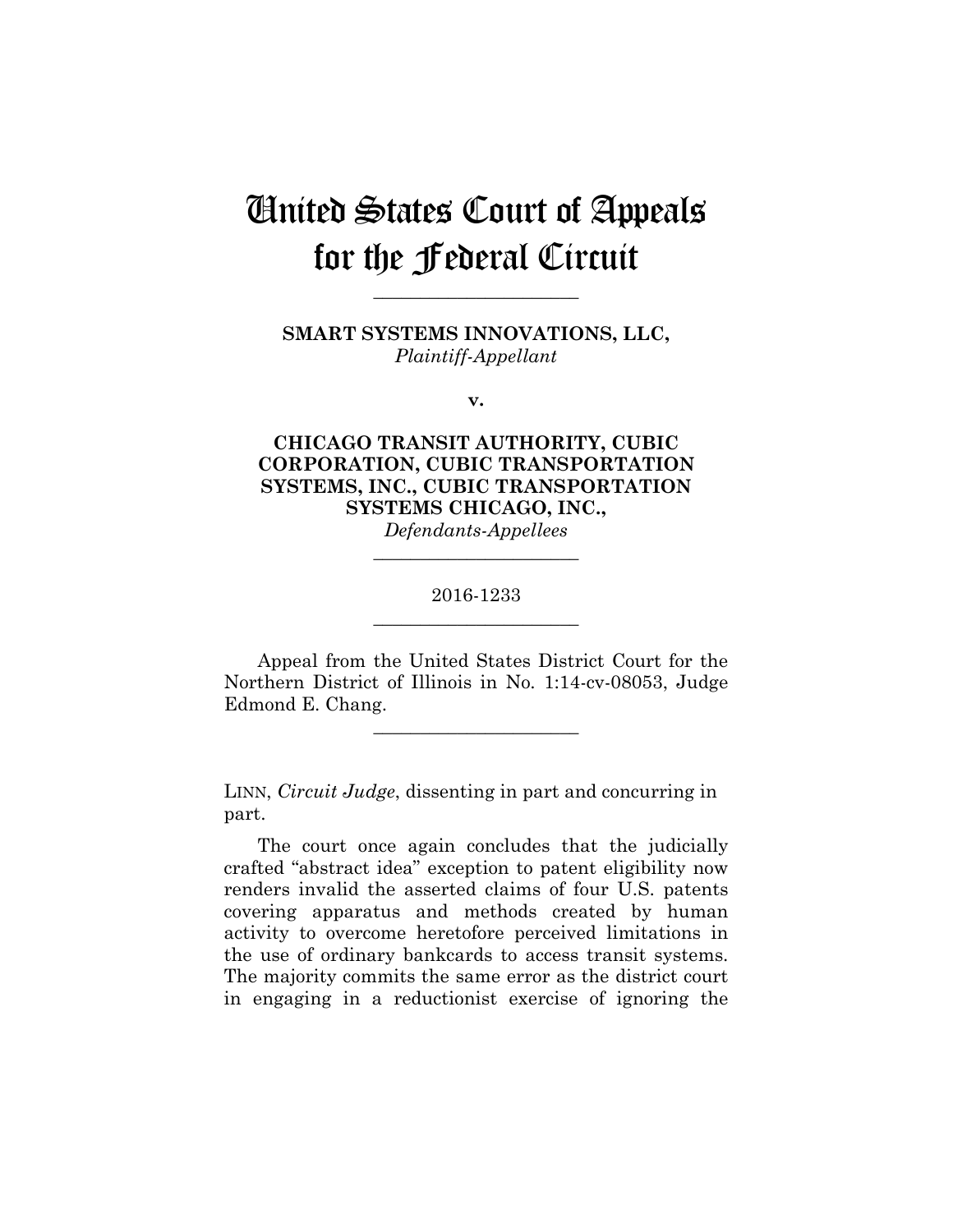limitations of the claims in question and, at least with respect to the '003 and '617 patents, in failing to appreciate that the abstract idea exception—if it is to be applied at all—must be applied narrowly, consistent with its genesis. Because the representative claims of the '003 and '617 patents are not directed to abstract ideas under any reasonable application of the *Alice/Mayo* test, I respectfully dissent. Because the majority's determination with respect to the representative claims of the '816 and '390 patents is consistent with past decisions finding ineligibility, I concur with that part of its decision, not because the inventions covered by the claims do not deserve patent protection but because I am bound by precedent to reach that conclusion.

#### I. PATENT ELIGIBILITY

The language of Section 101 is well-recognized as providing a wide and permissive scope for patent eligibility. *Bilski v. Kappos*, 561 U.S. 593, 601 (2010) (quoting *Diamond v. Chakrabarty*, 447 U.S. 303, 308 (1980)) ("In choosing such expansive terms . . . modified by the comprehensive 'any,' Congress plainly contemplated that the patent laws would be given wide scope."). Within this expansive provision, the Supreme Court has recognized "an important implicit exception: Laws of nature, natural phenomena, and abstract ideas are not patentable." *Alice Corp. v. CLS Bank Int'l*, 134 S. Ct. 2347, 2354 (2014) (quoting *Mayo Collaborative Servs. v. Prometheus Labs., Inc.*, 132 S. Ct. 1289, 1293 (2012)); *Assoc. for Molecular Pathology v. Myriad Genetics, Inc.*, 133 S. Ct. 2107, 2116 (2013); *Bilski*, 561 U.S. at 601–02; *Diamond v. Diehr*, 450 U.S. 175, 185 (1981); *Parker v. Flook*, 437 U.S. 584, 589 (1978); *Gottschalk v. Benson*, 409 U.S. 63, 67 (1972); *Le Roy v. Tatham*, 55 U.S. 156, 174–75 (1853).

These three "exceptions" share a common origin and address what the Supreme Court saw and has often reiterated as a related set of common concerns. "A princi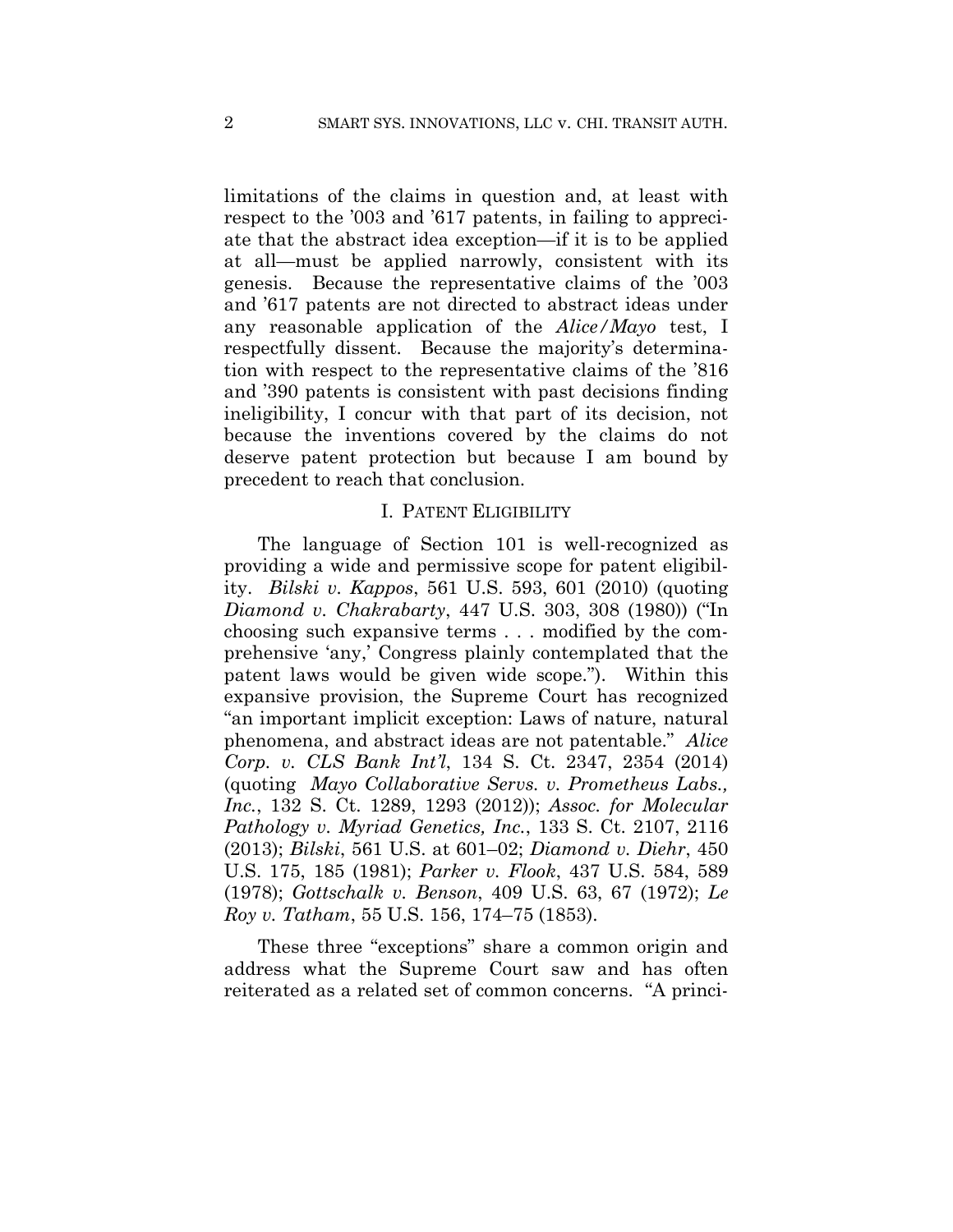ple, in the abstract, is a fundamental truth; an original cause; a motive; these cannot be patented, as no one can claim in either of them an exclusive right." *Le Roy*, 55 U.S. at 175; *see also, Diehr*, 450 U.S. at 185; *Diamond v. Chakrabarty*, 447 U.S. at 309; *Bilski*, 561 U.S. at 601–02; *Mayo*, 132 S. Ct. at 1293; *Alice*, 134 S. Ct. at 2354. "[A]n idea of itself is not patentable." *Rubber-Tip Pencil Co. v. Howard*, 87 U.S. 498, 507 (1874). "[A] scientific truth, or the mathematical expression of it, is not [a] patentable invention." *Mackay Co. v. Radio Corp.*, 306 U.S. 86, 94 (1939). "He who discovers a hitherto unknown phenomenon of nature has no claim to a monopoly of it which the law recognizes." *Funk Bros. Seed Co. v. Kalo Inoculant Co.*, 333 U.S. 127, 130 (1948).

These cases make clear that a fundamental truth, an original cause, a motive, an idea of itself, a scientific truth, or the mathematical expression of it, or a phenomenon of nature, are not patent eligible. The underlying concerns common to these eligibility exceptions is that the patenting of these sorts of basic tools of scientific and technological activity risks foreclosing innovation and inhibiting human ingenuity. "Phenomena of nature, though just discovered, mental processes, and abstract intellectual concepts are not patentable, as they are the basic tools of scientific and technological work." *Benson*, 409 U.S. at 67; *Alice*, 134 S. Ct. at 2354 (same). The Supreme Court has "repeatedly emphasized this . . . concern that patent law not inhibit further discovery by improperly tying up the future use of' these building blocks of human ingenuity." *Alice*, 134 S. Ct. at 2354 (quoting *Mayo*, 132 S. Ct. at 1301). The "monopolization of those tools through the grant of a patent might tend to impede innovation more than it would tend to promote it." *Mayo*, 132 S. Ct. at 1293. The Supreme Court tags this underlying concern "pre-emption." *Alice*, 134 S. Ct. at 2354.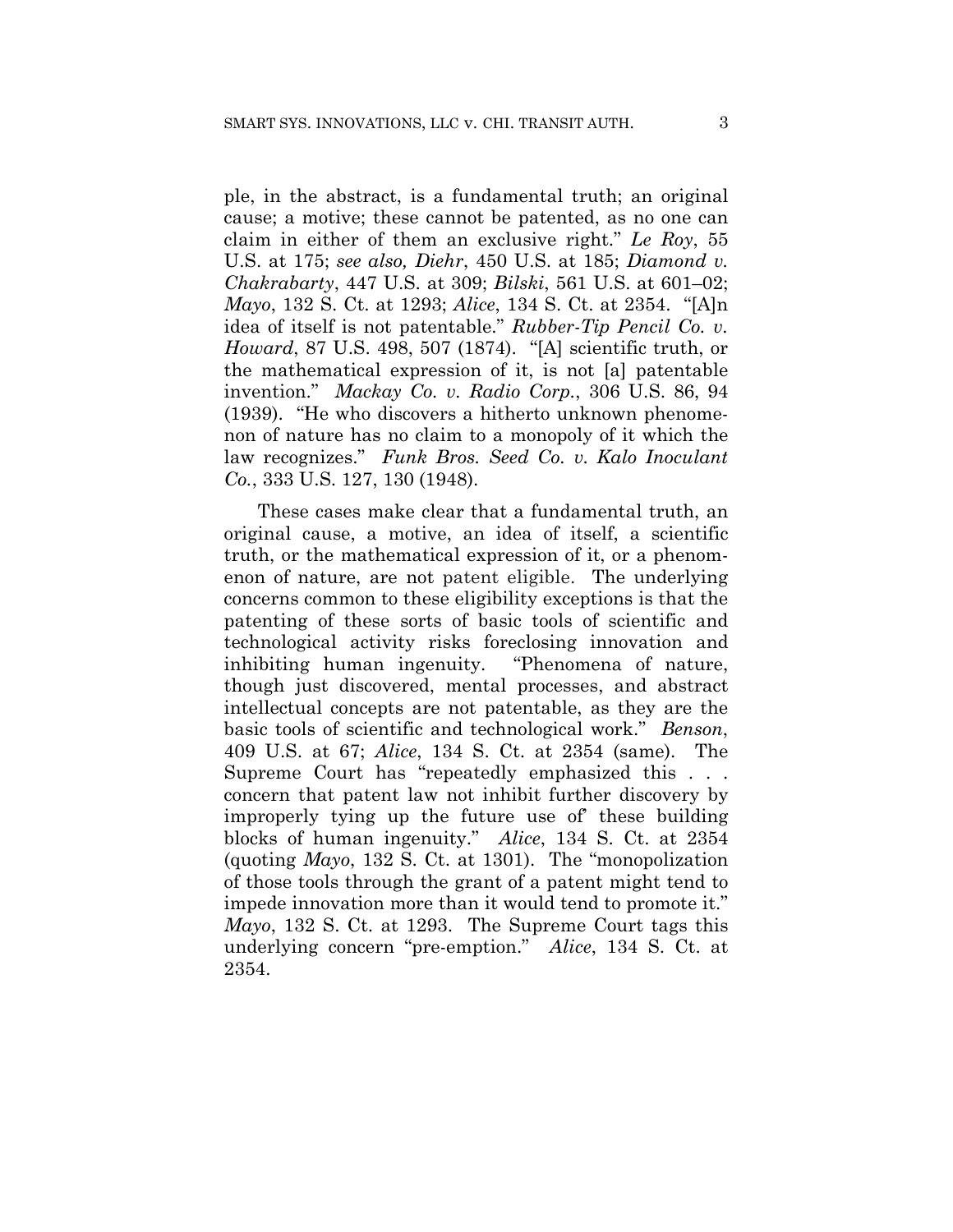It can be appreciated from this history that there is no principled difference between the judicially recognized exception relating to "abstract ideas" and those relating to laws of nature and natural phenomena. All three nonstatutory exceptions are intended to foreclose only those claims that preempt and thereby preclude or inhibit human ingenuity with regard to basic building blocks of scientific or technological activity. They are intended to be read narrowly. *Alice*, 134 S. Ct. at 2354 (quoting *Mayo*, 132 S. Ct. at 1293) ("[W]e tread carefully in construing this exclusionary principle lest it swallow all of patent law. At some level, 'all inventions . . . embody, use, reflect, rest upon, or apply laws of nature, natural phenomena, or abstract ideas.'").

The narrow character of the law of nature and natural phenomenon exceptions is relatively self-evident, but the contours of the abstract idea exception are not easily defined. For that reason, the abstract idea exception is almost impossible to apply consistently and coherently. To determine whether a claim is patent ineligible as merely an abstract idea, the Supreme Court instructed that the inquiry may be broken into two parts or steps: first, determine if the claim is "directed to an abstract idea," and second, consider whether the claim contains something more in terms of an "inventive concept." *Alice*, 134 S. Ct. at 2355; *Mayo*, 132 S. Ct. at 1296–97. The problem with this test, however, is that it is indeterminate and often leads to arbitrary results. Moreover, if applied in a legal vacuum divorced from its genesis and treated differently from the other two exceptions, it can strike down claims covering meritorious inventions not because they attempt to appropriate a basic building block of scientific or technological work, but simply because they seemingly fail the Supreme Court's test.

In applying the Supreme Court's test, we are instructed to examine the claims' "character as a whole," *Internet Patents Corp. v. Active Network, Inc.*, 790 F.3d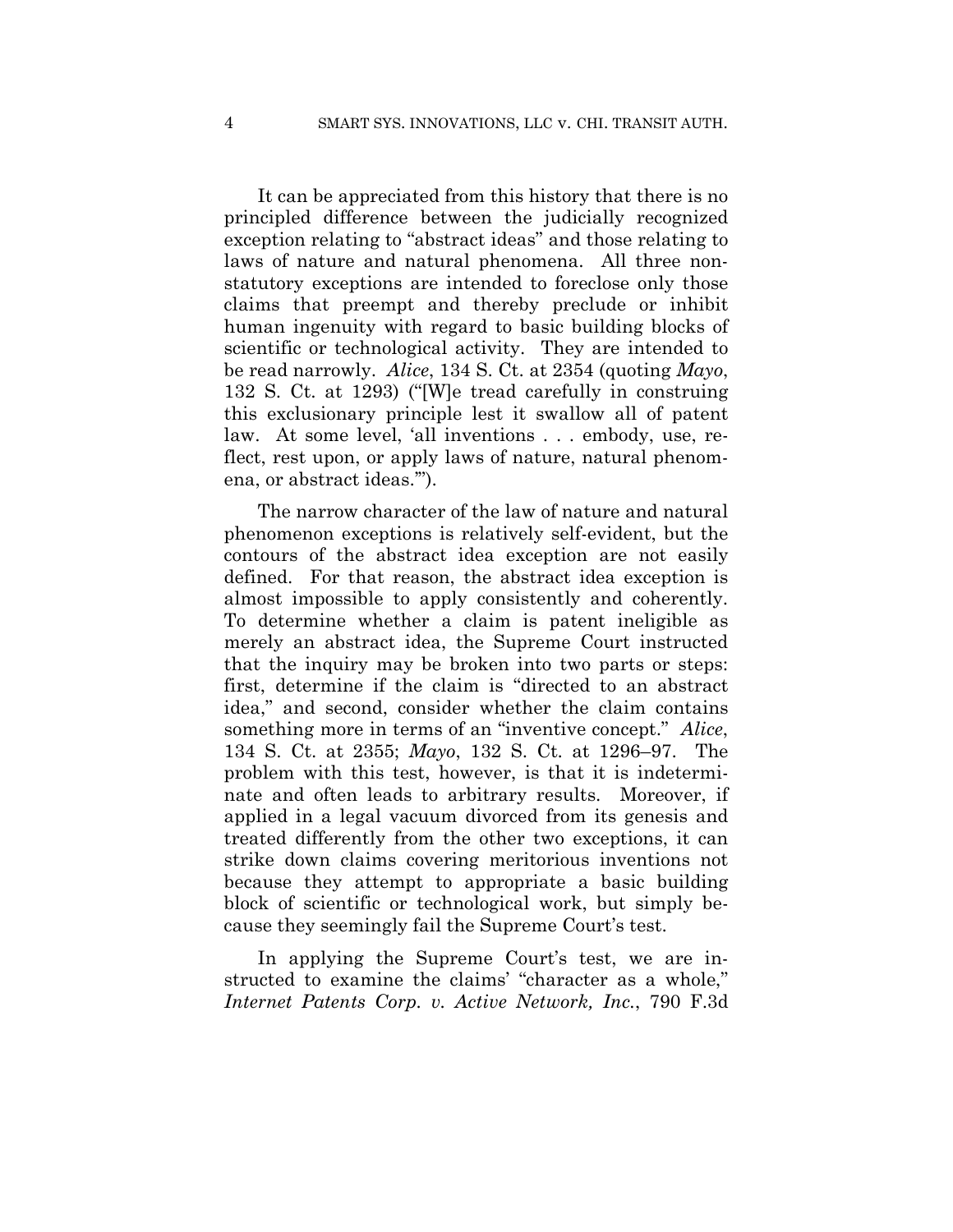1343, 1346 (Fed. Cir. 2015), and look to "capture[] the 'basic thrust' of the Asserted Claims," *Synopsys, Inc. v. Mentor Graphics Corp.,* 839 F.3d 1138, 1150 (Fed. Cir. 2016) (quoting *BASCOM Global Internet Servs., Inc. v. AT&T Mobility LLC*, 827 F.3d 1341, 1348 (Fed. Cir. 2016)), or the "prominent idea in the mind of the inventor," *Rubber-Tip Pencil*, 87 U.S. at 506. This often results in the re-characterization of claims to "a high level of abstraction." *Enfish, LLC v. Microsoft Corp.*, 822 F.3d 1327, 1337 (Fed. Cir. 2016). Re-characterizing claims in a way that is "untethered from the language of the claims all but ensures that the exceptions to § 101 swallow the rule." *Id.* But if we are not to re-characterize the claims, what are we supposed to do? Are we not to ignore any limitations? May we ignore some? If so, which ones? Which limitations matter and which do not? What exactly is the task at hand under step one?

Step one cannot be a hunt for the abstract idea underlying the claim, because underlying virtually every claim is an abstract idea. And if the task under step one is to assess whether the claim is directed to no more than an abstract idea, what is left for determination under step two? Where do you draw the line between properly determining what the claim is directed to and improperly engaging in an overly reductionist exercise to find the abstract idea that underlies virtually every claim? *See Rapid Litig. Mgmt. Ltd. v. CellzDirect, Inc.*, 827 F.3d 1042, 1050 (Fed. Cir. 2016) ("At step one, therefore, it is not enough to merely identify a patent-ineligible concept underlying the claim; we must determine whether that patent-ineligible concept is what the claim is 'directed to.'"). Despite the number of cases that have faced these questions and attempted to provide practical guidance, great uncertainty yet remains. And the danger of getting the answers to these questions wrong is greatest for some of today's most important inventions in computing, medi-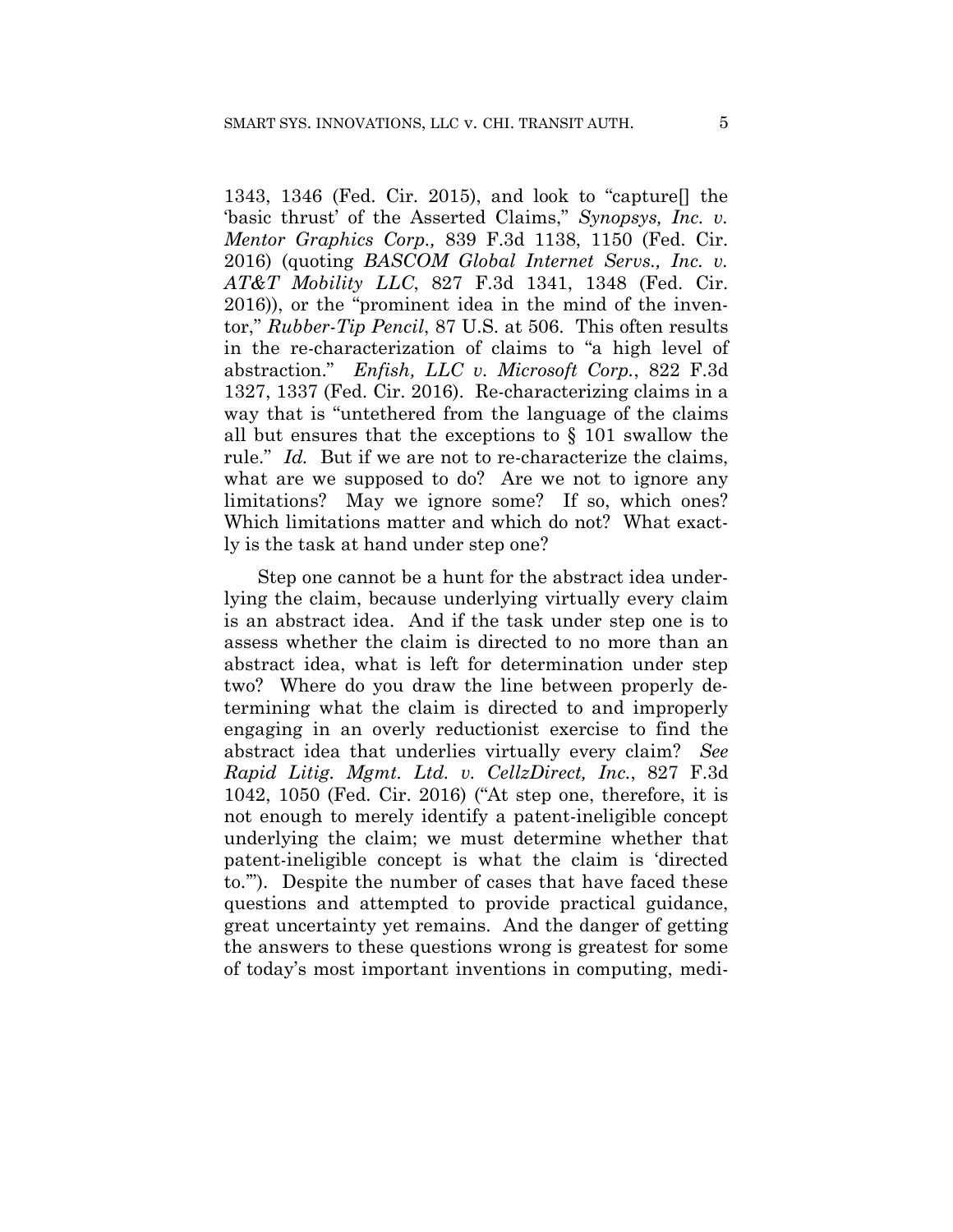cal diagnostics, artificial intelligence, the Internet of Things, and robotics, among other things.

A few things should be apparent. First, it is always important to look at the actual language of the claims. By statute, such language "particularly point[s] out and distinctly claim[s] the subject matter which the inventor [] regards as the invention." 35 U.S.C. § 112; *See Alice*, 134 S. Ct. at 2355 ("[F]irst determine whether *the claims at issue* are directed to a patent-ineligible concept." (emphasis added)); 35 U.S.C. § 100(j) ("The term 'claimed invention' means the subject matter defined by a claim in a patent or an application for a patent."). I do not mean to imply that a formal claim construction is required in every Section 101 case. What a claim is directed to is often apparent without an in-depth analysis. *See, e.g.*, *Ultramercial, Inc. v. Hulu, LLC*, 772 F.3d 709, 719 (Fed. Cir. 2014) ("No formal claim construction was required because the asserted claims disclosed no more than an abstract idea garnished with accessories and there was no reasonable construction that would bring [them] within patentable subject matter" (internal quotations omitted, alteration in original)). But individual claim limitations cannot be ignored. By virtue of their inclusion in the claims, every limitation warrants some consideration as to the role it plays in reciting the invention.

Second, in considering the roles played by individual limitations, it is important to read the claims "in light of the specification." *Enfish*, 822 F.3d at 1335; *In re TLI Commc'ns LLC Patent Litig.* 823 F.3d 607, 611–13 (Fed. Cir. 2016); *AmDocs (Israel) Ltd. v. Openet Telecom, Inc.*, 841 F.3d 1288, 1299 (Fed. Cir. 2016). The specification is, "[i]n most cases, the best source for discerning the proper context of claim terms." *Metabolite Labs., Inc. v. Lab. Corp. of Am. Holdings*, 370 F.3d 1354, 1360 (Fed. Cir. 2004), *cert. granted*, 546 U.S. 975 (2005), *cert. dismissed*, 548 U.S. 124 (per curiam). A determination of what the claims are directed to is often aided by a consideration of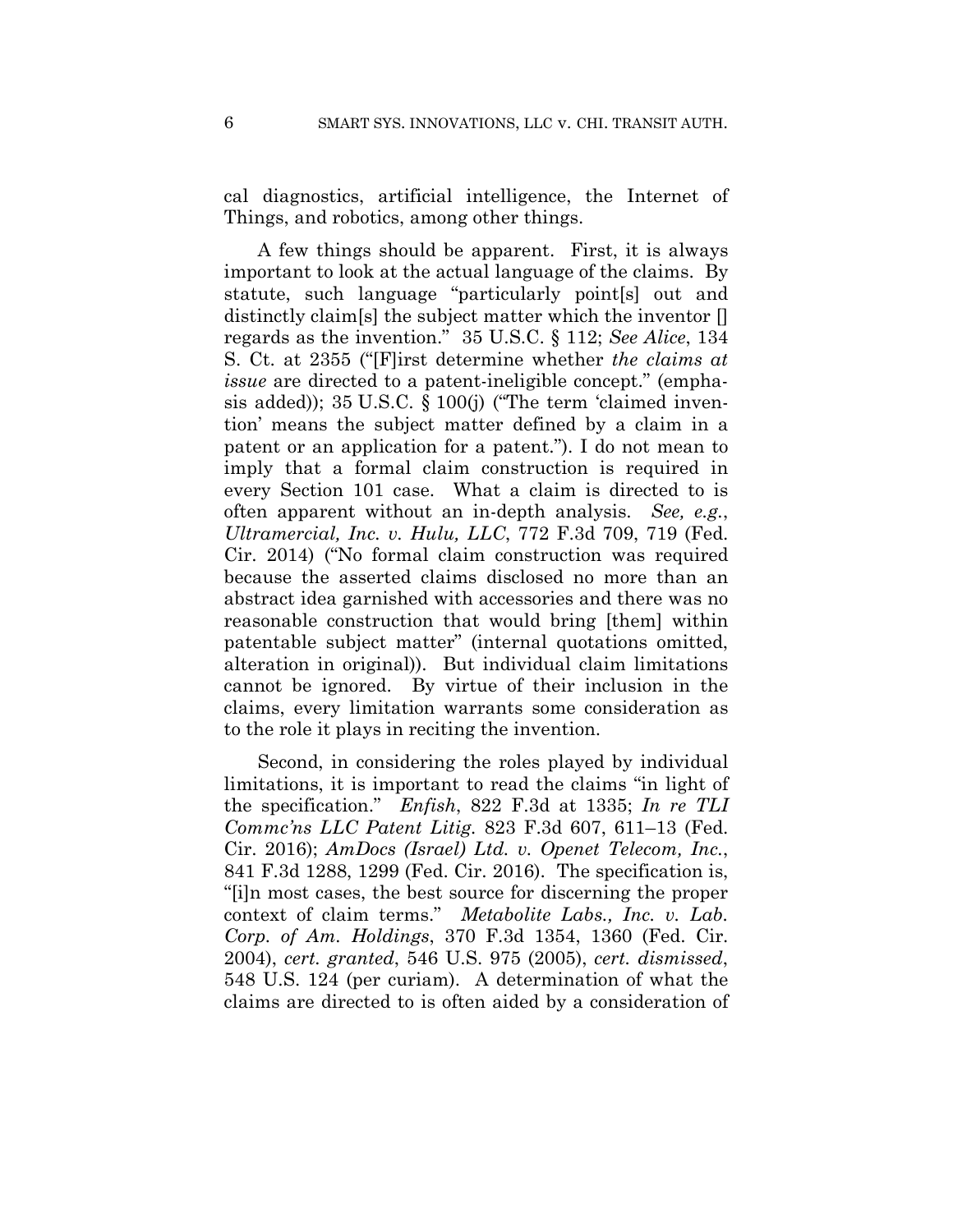the specification and its description of the problem to be solved and the discovered solution to that problem. The specification is a useful aid in the court's determination of the thrust of the invention or what the inventors "characterize [as] their contribution to the art." *In re Diehr*, 602 F.2d 982, 983 (C.C.P.A. 1979) (Rich, J.), *aff'd*, 450 U.S. 175.

Ultimately, the fundamental question in "abstract idea" cases is whether the claim is directed to such a basic building block of scientific or technological activity as to foreclose or inhibit future innovation or whether the claim instead is directed to a tangible application that serves a "new and useful end." *Benson*, 409 U.S. at 67; *see also Diehr*, 450 U.S. at 188 ("While a scientific truth, or the mathematical expression of it, is not a patentable invention, a novel and useful structure created with the aid of knowledge of scientific truth may be." (quoting *Mackay Radio*, 306 U.S. at 94)). Claims directed not merely to basic building blocks of scientific or technological activity but instead to innovative solutions to real problems that result from human activity and are not capable of performance solely in the human mind should be fully eligible for patent protection and not lightly discarded.

#### II. THE TECHNOLOGY AND BACKGROUND

In conventional transit systems, access is rapidly provided through a turnstile by directly depositing the required fare using cash, tokens or some form of proprietary fare card. Such systems generally do not use conventional bankcards. Conventional bankcard transactions use a card reader in contact with the card's magnetic strip or imbedded chip to read the card number and other data at a merchant's location. The read data is then transmitted over a telephone line or network to a merchant bank for verification of card validity and fund availability. The merchant bank processes the received data and returns to the merchant an approval or disapproval message. '003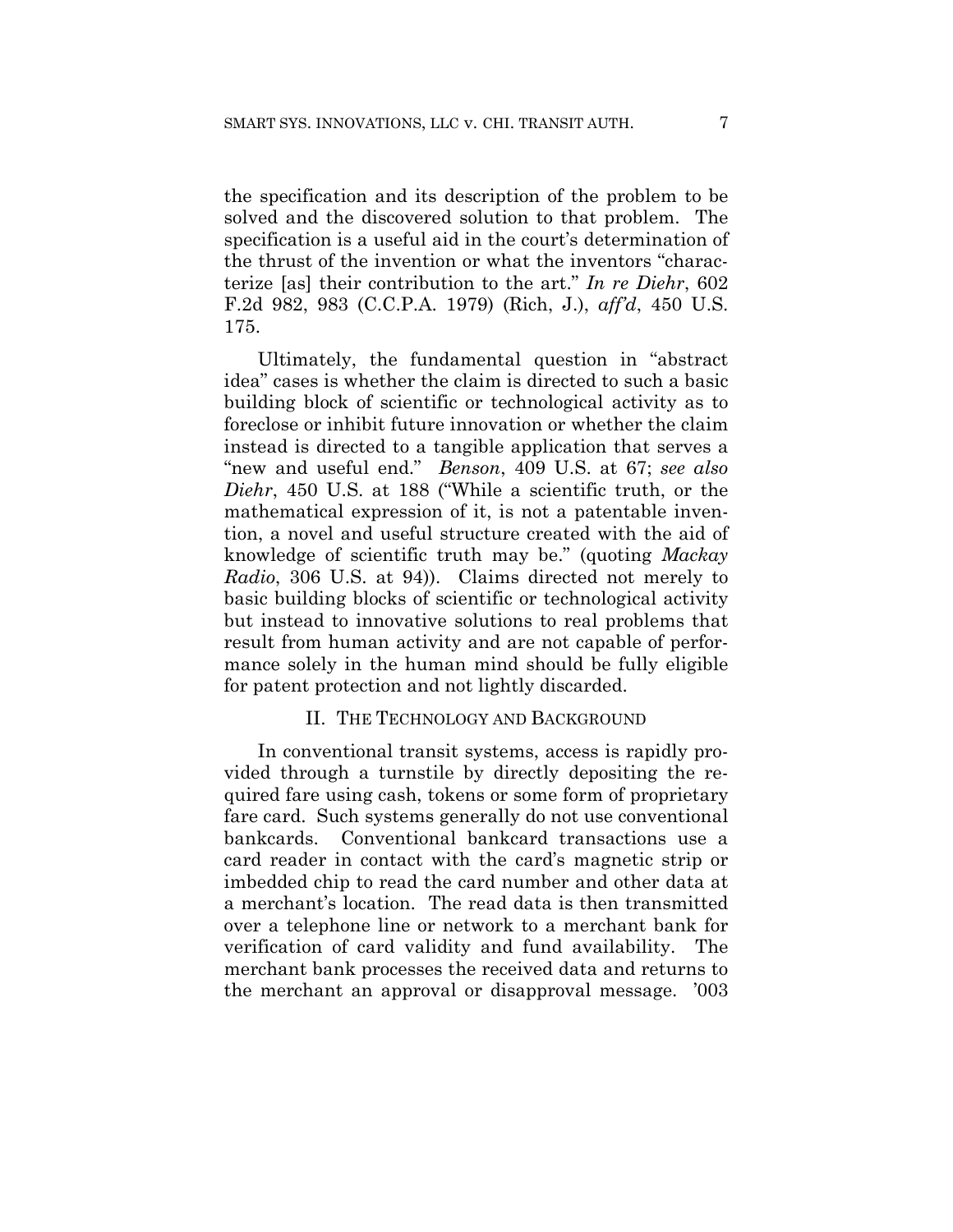patent, col.1, ll.23–36. This takes a certain amount of time and requires some form of connectivity between the merchant and the merchant bank.

According to Smart Systems, the latency in such conventional bankcard transactions and the lack of network connectivity in some transit control points render conventional bankcards impractical for point-of-access use in a transit system that requires rapid fare processing. The four patents in suit relate to methods and systems that overcome these latency and connectivity problems and enable the use of conventional bankcards to gain access to a transit system. *Id.* at col.1, l.52–col.3, l.14.

The district court treated all of the patents as if they were essentially the same despite the differences that are apparent from the language of the claims. The district court deliberately ignored those limitations and concluded that, "[s]tripped of the technical jargon that broadly describes non-inventive [limitations] (e.g. the 'interfaces' and 'processing systems'), and further shorn of the typically obtuse syntax of patents, the patents here really only cover an abstract concept: paying for a subway or bus ride with a credit card." *Smart Sys. Innovations, LLC v. Chicago Trans. Authority*, No. 14-C-08053, 2015 WL 4184486, at \*4 (N.D. Ill. July 10, 2015) ("*District Court Opinion*"). *See Alice*, 134 S. Ct. 2347; *Mayo*, 132 S. Ct. 1289. The district court erred in ignoring what the claims actually recited. The majority here commits the same error.

#### III. THE PATENTS ON APPEAL

The four patents asserted by Smart Systems in this appeal can be divided into two groups. The first group includes the '003 patent and the '617 patent, which, as Smart Systems categorizes them, "claim systems and methods for using a bank card directly at a physical gate or terminal to enter a mass transit system." Appellant's Opening Br. at 19. These patents disclose the use of a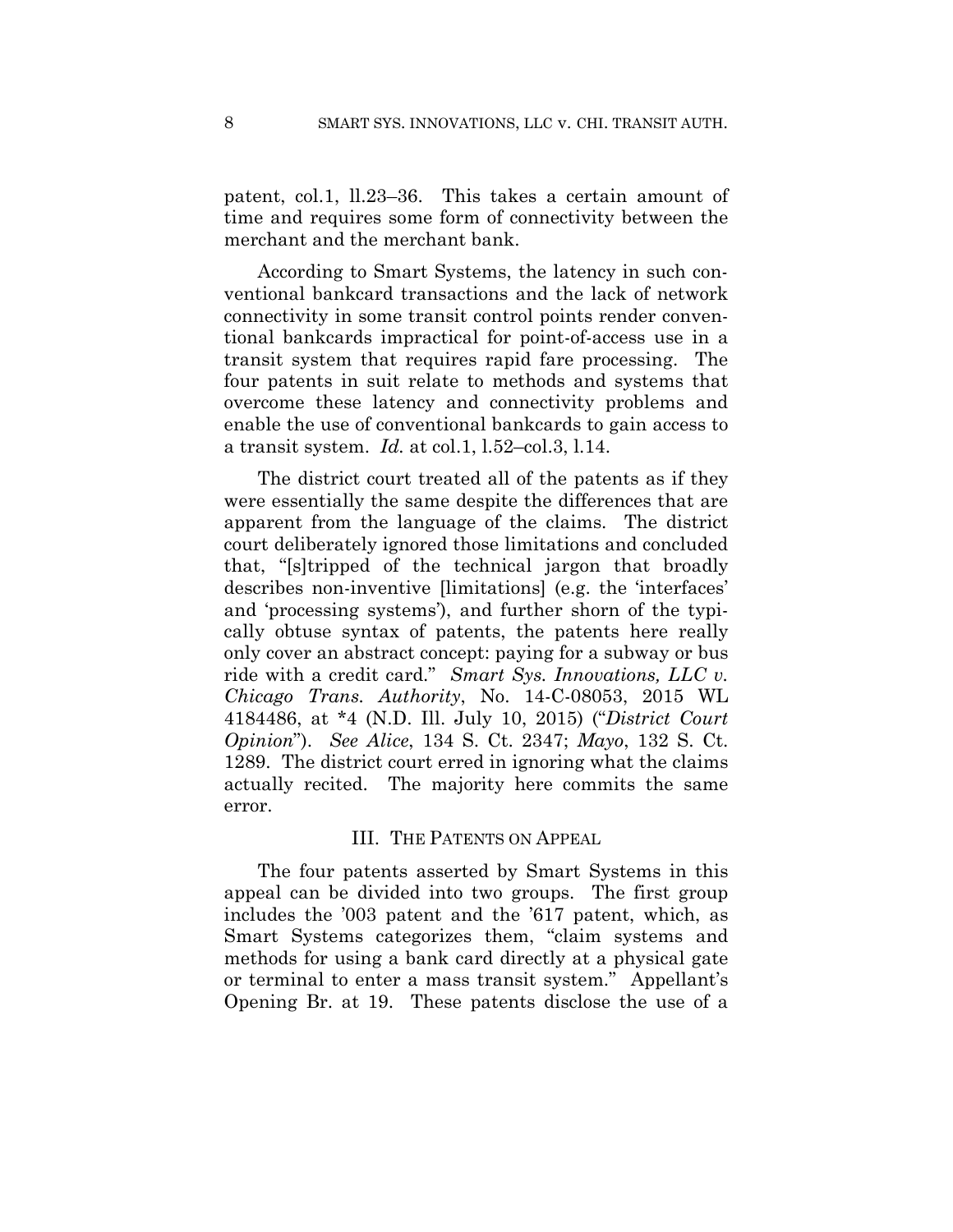bankcard reader to scan a credit or bankcard and a processor to compare the scanned data against a locallystored "white list" of approved transit accounts. If the card owner is listed as an account-holder, access is granted without immediately having to establish network connectivity to process and charge the account, which can be done at a later time. If the card owner is not listed as an account-holder, access is denied. The second group includes the '390 patent and the '816 patent. These patents claim features relating to the use of conventional bankcards to implement time-based fare rules despite the inability of bankcards to accept and store data.

#### A. The '003 and '617 Patents

The majority makes the same error as the district court in treating all of the representative claims together and in concluding that they are directed to "the formation of financial transactions in a particular field (i.e., mass transit) and data collection related to such transactions," Maj. Op. at 14, or to "the collection, analysis, and classification of information," *id.* at 17, and concluding that those are abstract ideas.

The majority's abstractness determination turns wholly on the level of generality with which it describes the focus<sup>1</sup> of the claims and is at such a high level of

<u>.</u>

The majority objects to the terms "focus," "thrust" and "heart" of the claims, as being inconsistent with the mandate in *Alice* to identify what the claims are "directed to." Maj. Op. at 17. Our precedent, however, has used those phrases interchangeably and faithfully to the holding of *Alice*. *Enfish*, 822 F.3d at 1335–36 ("For that reason, the first step in the *Alice* inquiry in this case asks whether the focus of the claims is on the specific asserted improvement in computer capabilities . . . or, instead, on a process that qualifies as an 'abstract idea'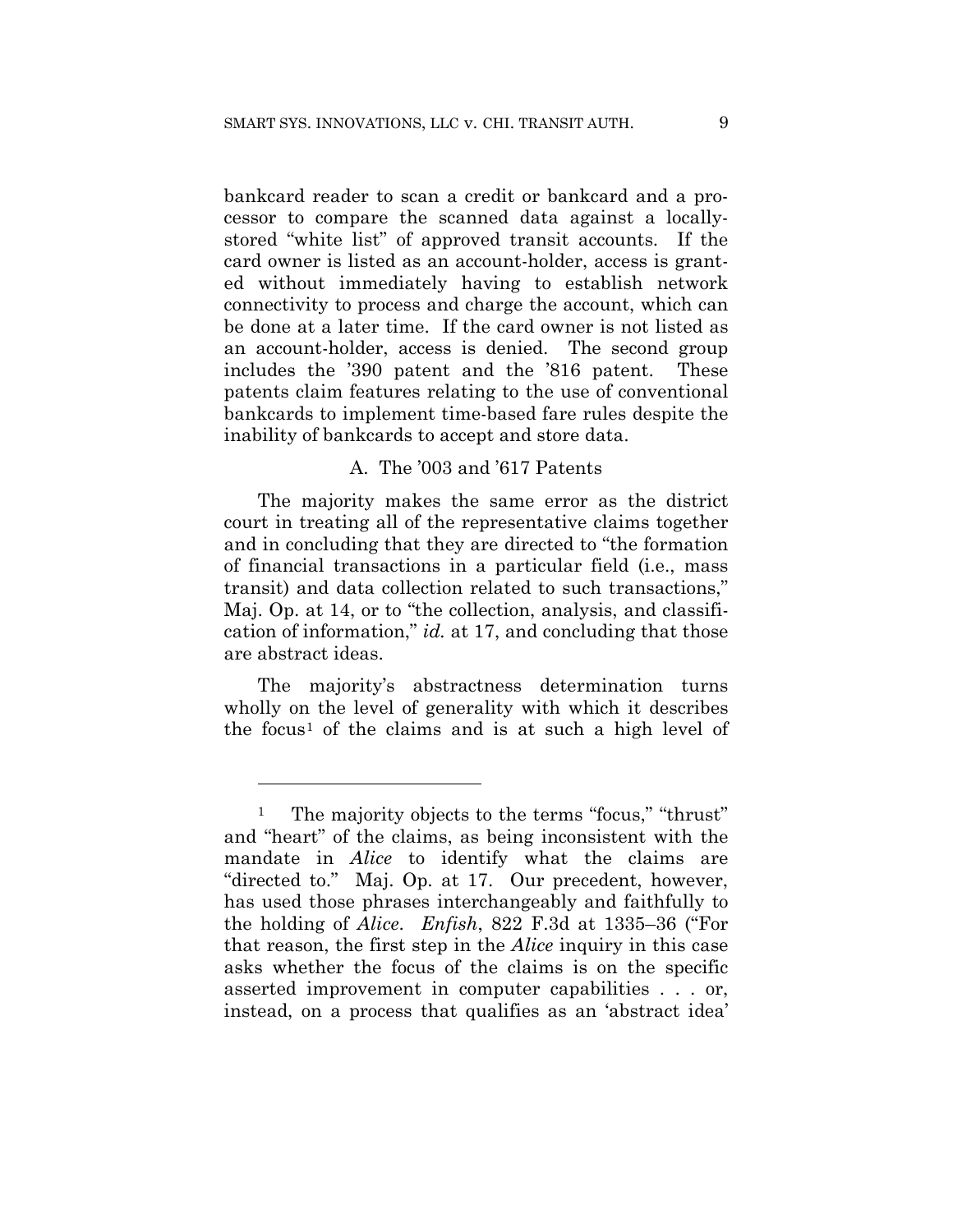abstraction as to overlook and misstate what the inventors considered to be their invention. Categorizing the particular mechanism of action of the inventions claimed in the '003 and '617 patents as "the formation of financial transactions in a particular field" or "the collection, analysis, and classification of information," does not correctly reflect that the '003 and '617 patents contain limitations that together enable the identification of a bankcard as authorized for use in accessing a transit system. This is much like the identification of a coin or token as genuine in a mechanical transit system toll device. The specific limitations can be appreciated from the language of representative claim 14 of the '003 patent and claim 13 of the '617 patent.

The majority's characterization of the claims ignores the limitations explicitly tying the recited method to a transit system and directed to the method of "validating entry into a first transit system," "downloading . . . a set of bankcard records comprising . . . an identifier of a bankcard previously registered with the processing system," "determining an identifier based on at least part of the bankcard data," "determining whether the currently presented bankcard is contained in the set of bankcard records," and "denying access [under certain conditions]."

l

for which computers are invoked merely as a tool."); *Synopsys*, 839 F.3d at 1150 ("[W]e believe our definition more accurately captures the 'basic thrust' of the Asserted Claims." (quoting *BASCOM*, 827 F.3d at 1348)); *Intellectual Ventures I LLC v. Erie Indemnity Co.*, 850 F.3d 1315, 1328 (Fed. Cir. 2017) ("[W]e agree with the district court that the heart of the claimed invention lies in creating and using an index to search for and retrieve data."). In each of these cases, as here, the objective was to discern to the extent possible—what the claims at issue were "directed to."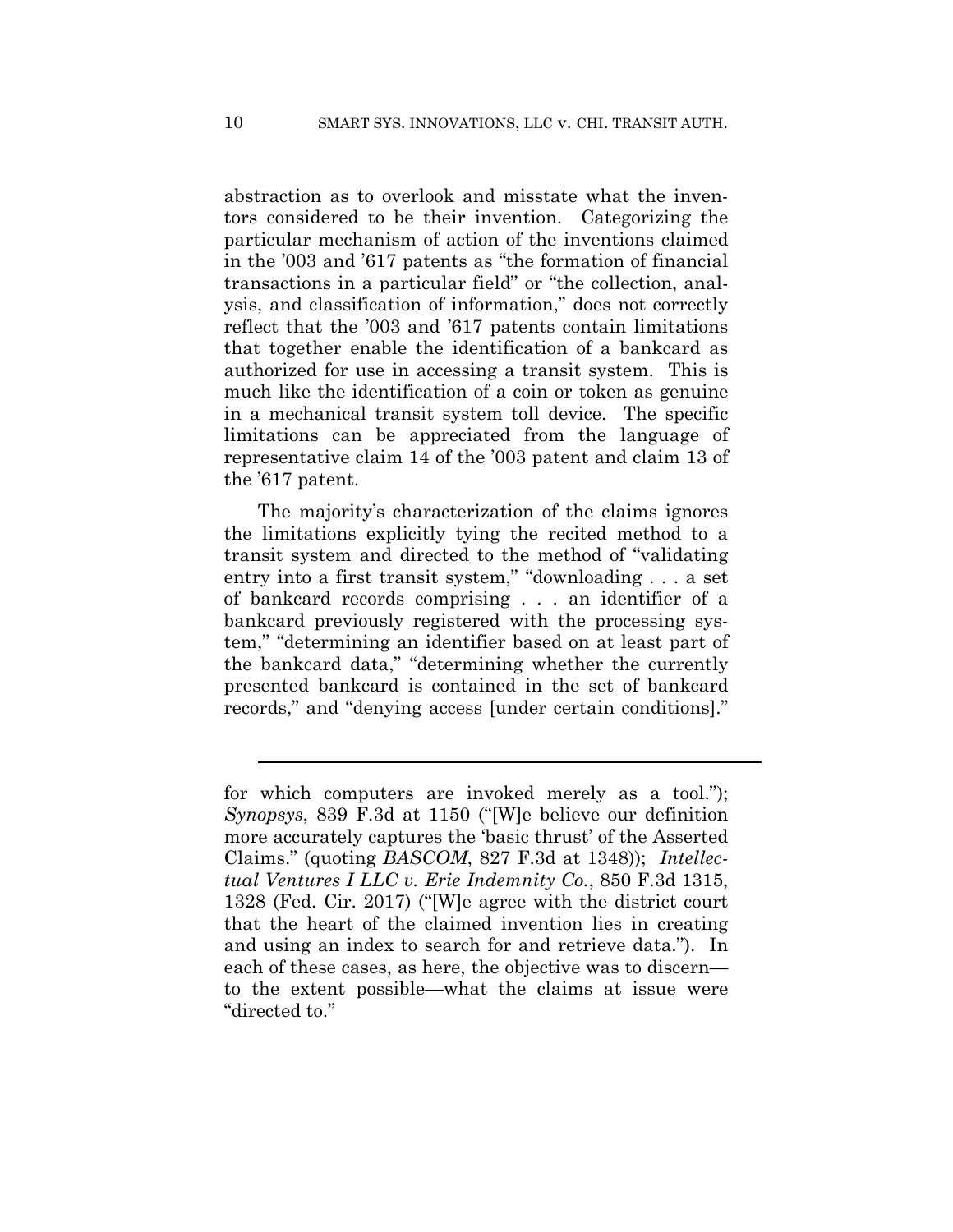'003 patent, col.15, l.51–col.16, l.6. *See also* '617 patent, col.11, l.62–col.12, l.18 (claim 13 reciting similar limitations).

The focus of the claims, evident from these limitations, is the use of a white list in combination with a bankcard reader to regulate access to mass transit. This combination overcame the latency and connectivity issues that previously precluded the practical use of a bankcard to regulate mass transit. As explained in the specification, the bankcard in this invention "function[s] primarily as [an] identifying token[] until the total charge is computed on a back-end fare processor." '003 patent, col.6, ll.34–35. The result of the interaction between the bankcard, the white list, and the terminal is the off-line regulation of access. *Id.* at col. 9, ll.11–21. This is not a financial transaction. The processing and payment of transit fares occurs later in time, after access is granted, and is not the subject of any of the representative claims of the '003 and '617 patents. Nor is this merely the collection, analysis, and classification of information. The claims call for much more in making practical use of data from a conventional bankcard to gain access to a transit system. At bottom, both of the majority's categorizations fail to reflect the combination of limitations that embody the inventors' asserted advance over the prior art.

The majority asserts that the dissent's characterization "ignores what is actually recited in the Asserted Claims," and that "the claims are directed to the collection, analysis, and classification of information, and not access alone." Maj. Op. at 17 (citing the "data" and "bankcard reader" claim elements). The majority seems to imply that a claim directed to "access alone" could be patent eligible, but one directed to controlling access by manipulating information would not be patent eligible. That the claims call for some "data" manipulation and a "bankcard reader" overlooks claim limitations making use of that data manipulation to control access to a transit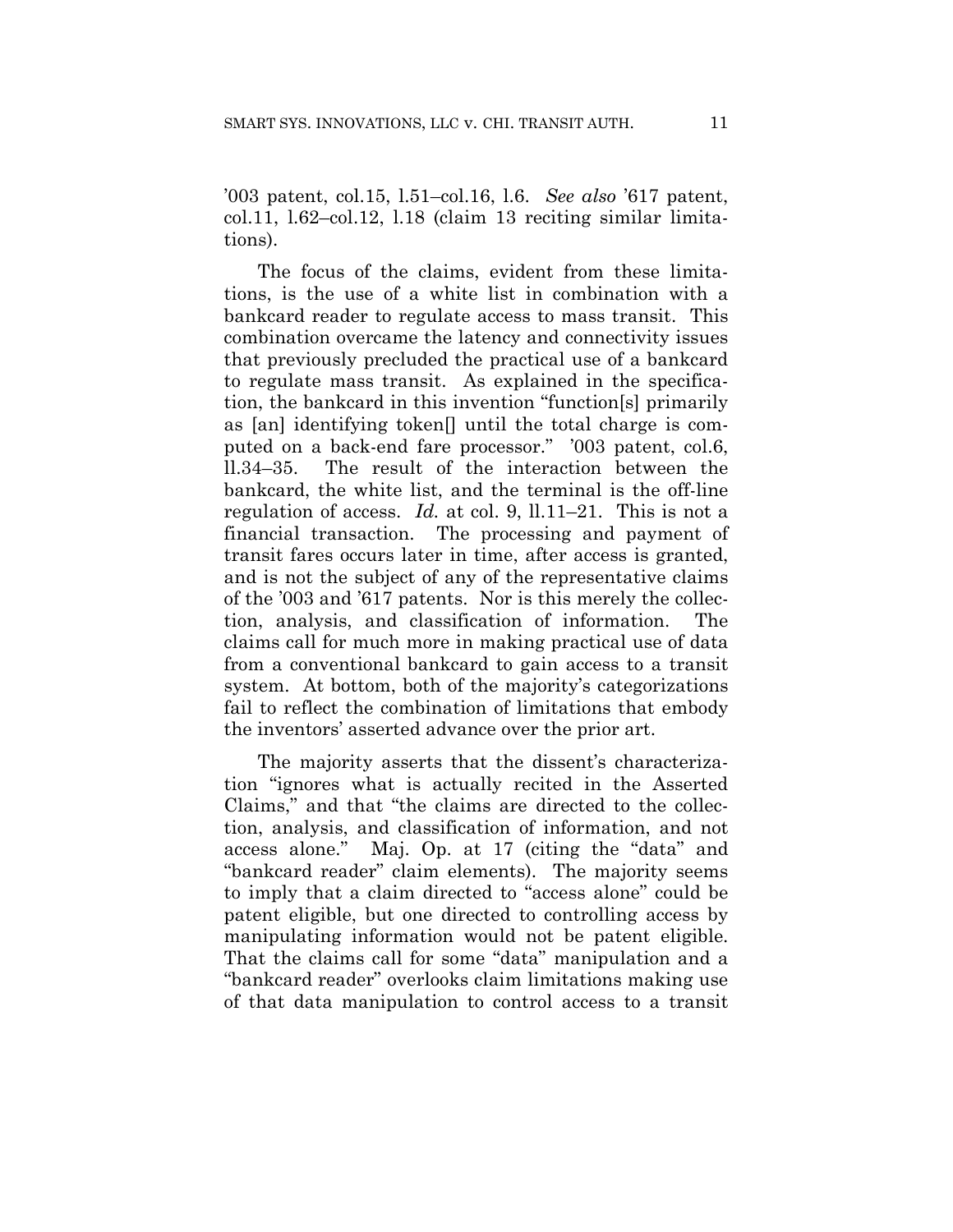system. *See Diehr*, 450 U.S. at 187 ("[A] claim drawn to subject matter otherwise statutory does not become nonstatutory simply because it uses a mathematical formula, computer program, or digital computer."). The data and data processing included in the claims as a whole are what support and enable the control of mass transit access in an allegedly novel way—Smart Systems does not seek to claim the data itself or the data manipulation itself.

The recited transit system in these claims is not merely a generic environment or "field of use" to a particular environment, which may be ignored. Maj. Op. at 16 (quoting *Affinity Labs of Tex., LLC v. DIRECTV, LLC*, 838 F.3d 1253, 1259 (Fed. Cir. 2016)); *see Intellectual Ventures I LLC v. Symantec Corp.*, 838 F.3d 1307, 1320 (Fed. Cir. 2016) (explaining that the "directed to" inquiry should exclude components that define a "generic environment in which to carry out [an] abstract idea" (internal quotation marks omitted) (quoting *TLI Communications*, 823 F.3d at 611)); *Enfish*, 822 F.3d at 1337–38 (rejecting district court's characterization of the claims as having "oversimplified the self-referential components of the claims and downplayed the invention's benefits"). The particular challenge of facilitating use of conventional bankcards to access mass transit is at the heart of the invention, much like the challenge of curing rubber was at the heart of the invention in *Diehr*.

Nor do the claims here merely describe a function without claiming or describing the means by which that function is accomplished. *See McRO, Inc. v. Bandai Namco Games Am. Inc.*, 837 F.3d 1299, 1312 (Fed. Cir. 2016). The claims recite more than a function and instead cover a specifically stated means to accomplish the function of transit system access by comparing bankcard data to a locally stored white list of approved bankcards. The claims do not preclude other means of access or other forms of authorization or identification.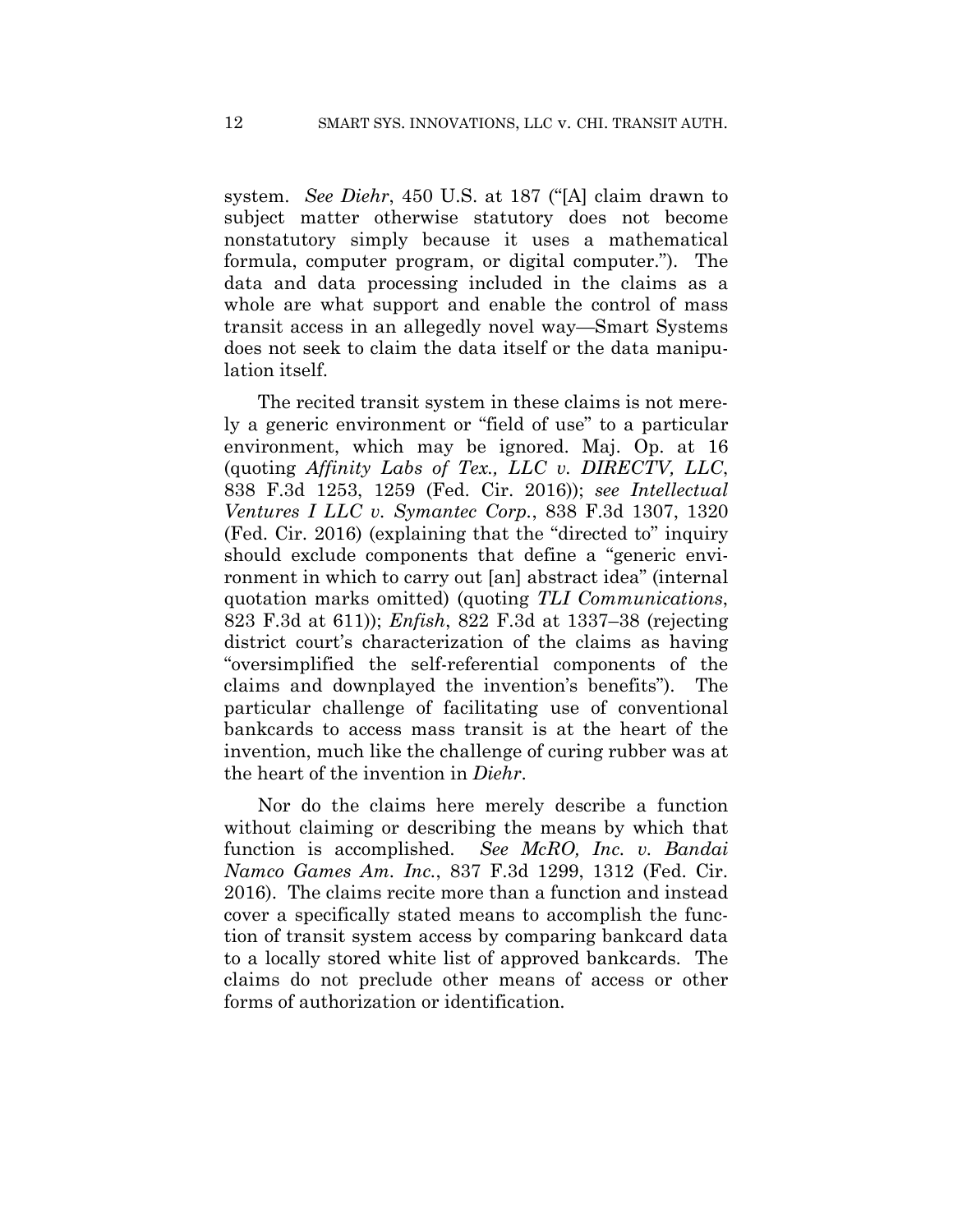This also is not a case involving improvements in component functionality. The role of the claimed components here is unlike that in *Alice* and in *Content Extraction*. In *Alice*, the Court explained that the hardware components in the claims at issue—"data processing system," "communications controller," and "data storage unit"—were "purely functional and generic" because "[n]early every computer will include" those components. *Alice*, 134 S. Ct. at 2360 (quoting *CLS Bank Int'l v. Alice Corp.*, 717 F.3d 1269, 1291 (Fed. Cir. 2013) (en banc) (Lourie, J., concurring)). Similarly, in *Content Extraction*, the "scanner" that was alleged to be the eligibilitydefining component, was merely the generic hardware implementing the claimed collection of hardcopy data. 776 F.3d at 1348. Unlike those cases, the claimed combination of a white list with a bankcard reader to regulate access to a transit system is not dependent on component functionality and is not merely a generic computer implementation of an idea or the linkage of an idea to a particular technological environment. To the contrary, the claimed combination here is a different way of accessing a transit system by using a conventional bankcard without the need for immediate network connectivity and without the latency previously considered an inherent limitation on the use of ordinary bankcards for such purposes. Even if the bankcard reader itself is considered similar to the scanner in *Content Extraction*, nothing in *Content Extraction* parallels the combination of a bankcard reader, a white list, and transit system access control called for in the claims of the '003 and '617 patents.2

<u>.</u>

<sup>2</sup> The majority is critical of the dissent's analysis as "conflat[ing]" steps one and two, "ignoring the Supreme Court directive that the Alice inquiry is a two-step inquiry." Maj. Op. at 17. While some of the step one analy-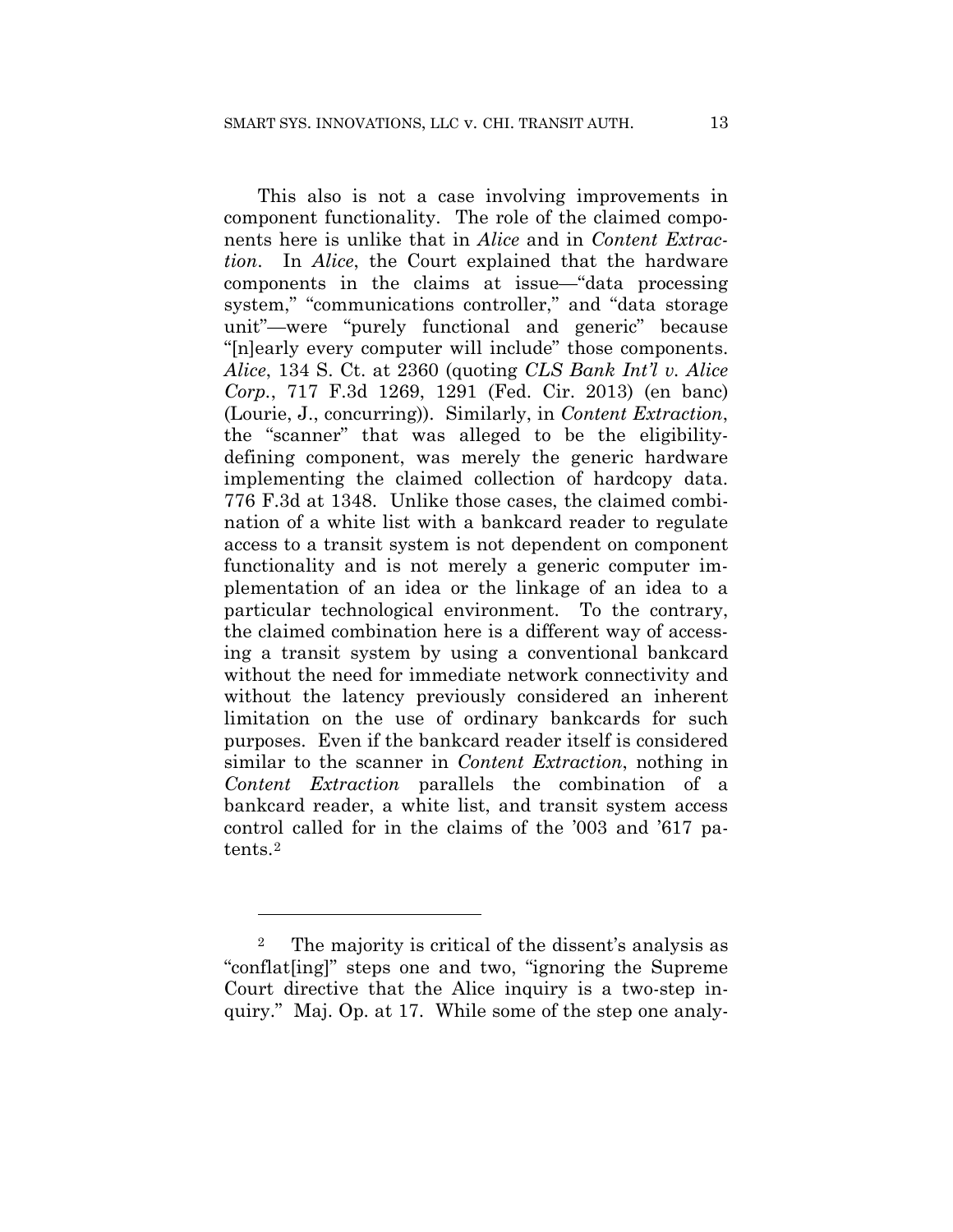The claims of the '003 patent and '617 patent are not directed to one of the categories of invention that the Supreme Court and this court have deemed particularly suspect. The bankcard white list access control method here is not a "fundamental economic practice long prevalent in our system of commerce," *see Alice*, 134 S. Ct. at 2356, a "method of organizing human activity" or human behavior, *see id.*; *BASCOM*, 827 F.3d at 1348, a method of calculating a number, *see Flook*, 437 U.S. at 595 n.18, or a mathematical formula or algorithm, *see Benson*, 409 U.S. at 71–72.

sis outlined above may overlap with the analysis called for in step two, our precedent recognizes the inherently murky line between the two steps. *See Amdocs*, 841 F.3d at 1294 ("Recent cases, however, suggest that there is considerable overlap between step one and step two, and in some situations this analysis could be accomplished without going beyond step one."); *Enfish*, 822 F.3d at 1334; *Elec. Pwr. Grp., LLC v. Alstom S.A.*, 830 F.3d 1350, 1353 (Fed. Cir. 2016) ("[T]he two stages involve overlapping scrutiny of the content of the claims . . . there can be close questions about when the inquiry should proceed from the first stage to the second."). Even if the boundary between steps one and two can somehow be defined—a proposition I seriously doubt, *see supra* at 5—the overarching objective of the *Alice*/*Mayo* framework is not the making of separate determinations under those steps but the ultimate determination of patent ineligibility under the abstract idea rubric. *See Amdocs*, 841 F.3d at 1294 ("Whether the more detailed analysis is undertaken at step one or at step two, the analysis presumably would be based on a generally-accepted and understood *definition* of, or test for, what an 'abstract idea' encompasses."). The majority's insistence on a hard line between the two steps is inconsistent with our precedent, of misplaced importance and unnecessarily rigid.

 $\overline{a}$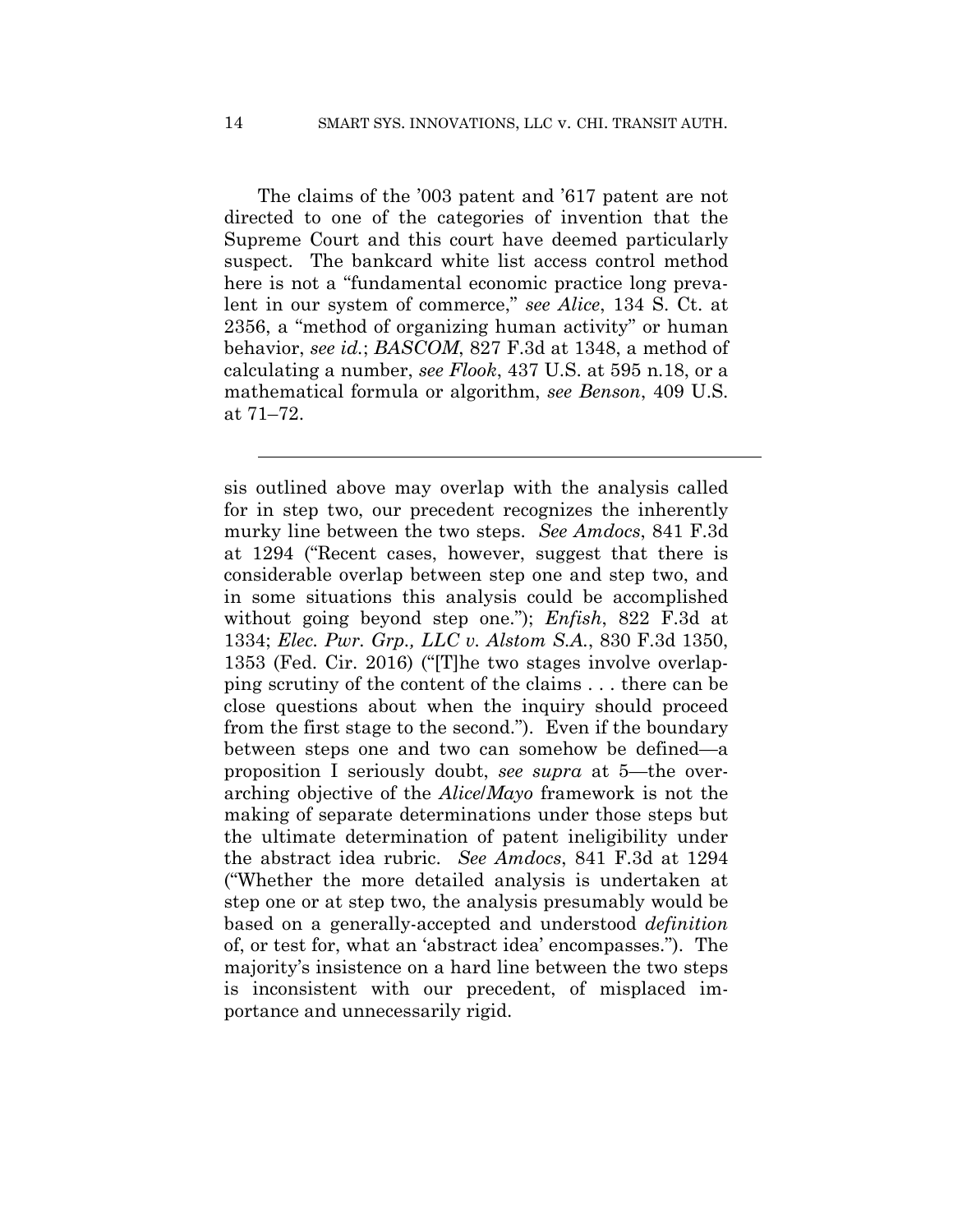Finally, the claims of the '003 patent and the '617 patent do not merely reflect a combination of financial and data transactions. *See* Maj. Op. at 16–17. The allowance or refusal of access is no more abstract when performed using a computer and a card reader than when performed using a physical token to regulate access to a transit system by mechanically comparing a token to a slug. In both cases, the inventions are directed to tangible applications that serve a new and useful end. Subject to meeting the other statutory conditions of patentability, they are equally deserving of patent protection.

Regulating access to mass transit by comparing bankcard identifying data with a white list is a tangible technological solution to the real-world problems of latency and connectivity. The claims of the '003 and '617 patents do not cover the kind of basic building block of scientific or technological activity that would foreclose or inhibit future innovation. Instead, they recite limitations that cannot properly be ignored in enabling conventional bankcards to be used in regulating access to a transit system. Under any reasonable application of the *Alice/Mayo* abstract idea test, consistent with its genesis as a narrow judicial exception to the broad statutory categories of patent eligible subject matter and cognizant of the limitations recited in the claims, I am compelled to conclude that the asserted claims of the '003 and '617 patents are not directed to an abstract idea and should not be held patent ineligible under 35 U.S.C. § 101. I therefore respectfully dissent from the majority's holding to the contrary.

#### B. '816 and '390 Patents

While the representative claims of the '816 patent and the '390 patent place recited fare processing steps in the environment of a transit system, they differ from the representative claims of the '003 and '617 patents in that